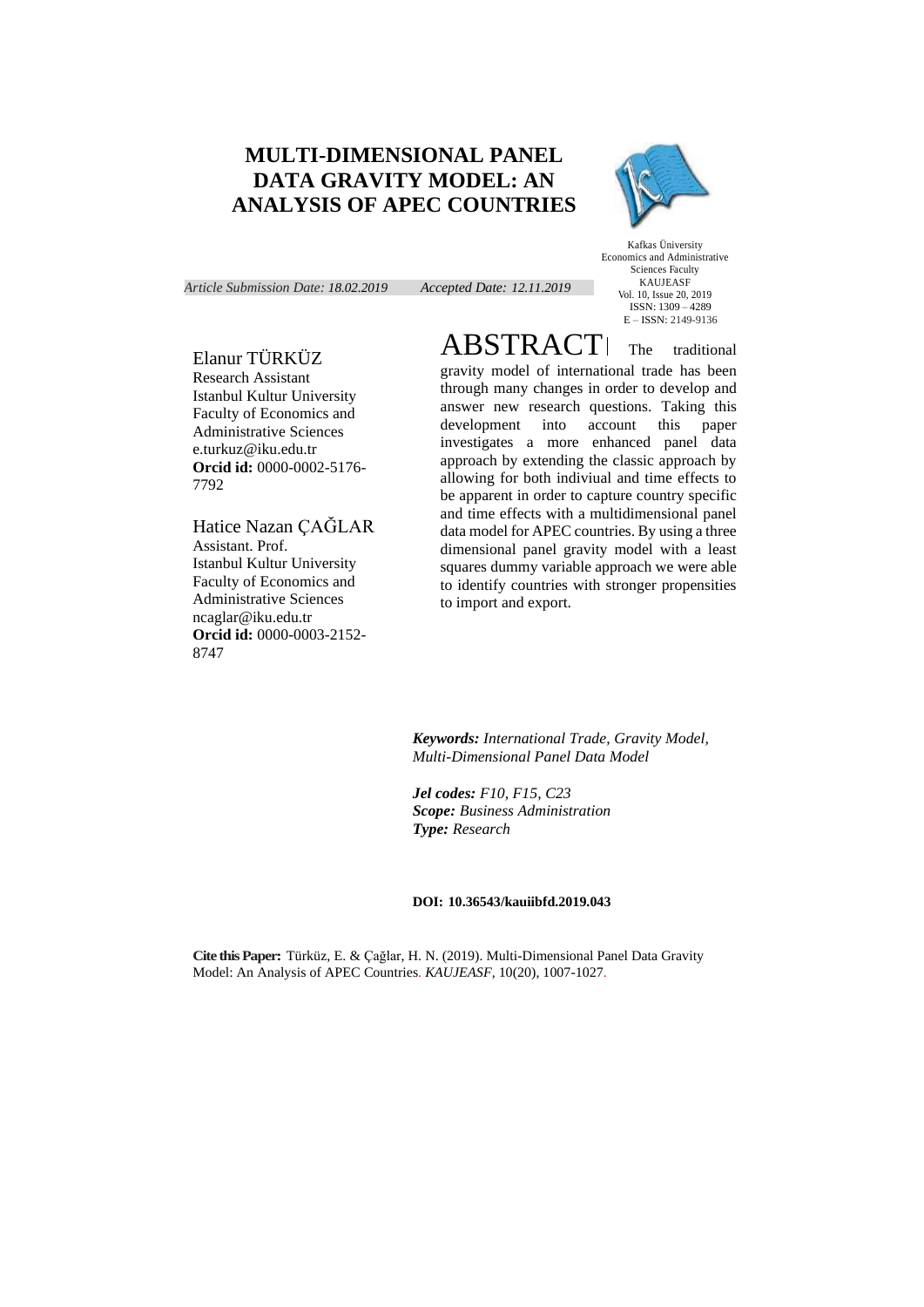# **ÇOK-BOYUTLU PANEL VERİ ÇEKİM MODELİ: APEC ÜLKELERİ İLE BİR UYGULAMA**



*Makale Gönderim Tarihi: 18.02.2019 Yayına Kabul Tarihi: 12.11.2019*

Kafkas Üniversitesi İktisadi ve İdari Bilimler Fakültesi KAÜİİBFD Cilt, 10, Sayı 20, 2019 ISSN: 1309 – 4289 E – ISSN: 2149-9136

# Elanur TÜRKÜZ

Araştırma Görevlisi İstanbul Kültür Üniversitesi İktisadi ve İdari Bilimler Fakültesi e.turkuz@iku.edu.tr Orcid id: 0000-0002-5176- 7792

Hatice Nazan ÇAĞLAR Dr. Öğr. Üyesi İstanbul Kültür Üniversitesi İktisadi ve İdari Bilimler Fakültesi [ncaglar@iku.edu.tr](mailto:ncaglar@iku.edu.tr) **Orcid id:** 0000-0003-2152- 8747

 $\ddot{\mathrm{O}}\mathrm{Z}$  Uluslararası Ticarette geleneksel Çekim Modeli, yeni araştırma soruları geliştirmek ve cevaplamak amacı ile bir çok değişiklik geçirmiştir. Meydana gelen gelişmeler dikkate alınarak bu makalede seçilmiş APEC ülkeleri için Çok-Boyutlu Panel Veri Modeli ile ülkelere özgü birim ve zaman etkilerini yakalayabilmek amacıyla Klasik Panel Veri yaklaşımı genişletilerek üç boyutlu bir panel veri modeli kullanılmıştır. Kukla Değişkenli En Küçük Kareler yaklaşımı ile üç boyutlu bir panel çekim modeli yardımı ile güçlü ithalat ve ihracat eğilimi olan ülkeler belirlenmiştir.

*Anahtar Kelimeler: Uluslararası Ticaret, Çekim Modeli, Çok-Boyutlu Panel Veri Modeli*

*Jel codes: F10, F15, C23 Alanı: İşletme Türü: Araştırma*

**Atıfta bulunmak için:** Türküz, E. & Çağlar, H. N. (2019). Çok-Boyutlu Panel Veri Çekim Modeli: APEC Ülkeleri ile Bir Uygulama. *KAÜİİBFD,* 10(20), 1007-1027.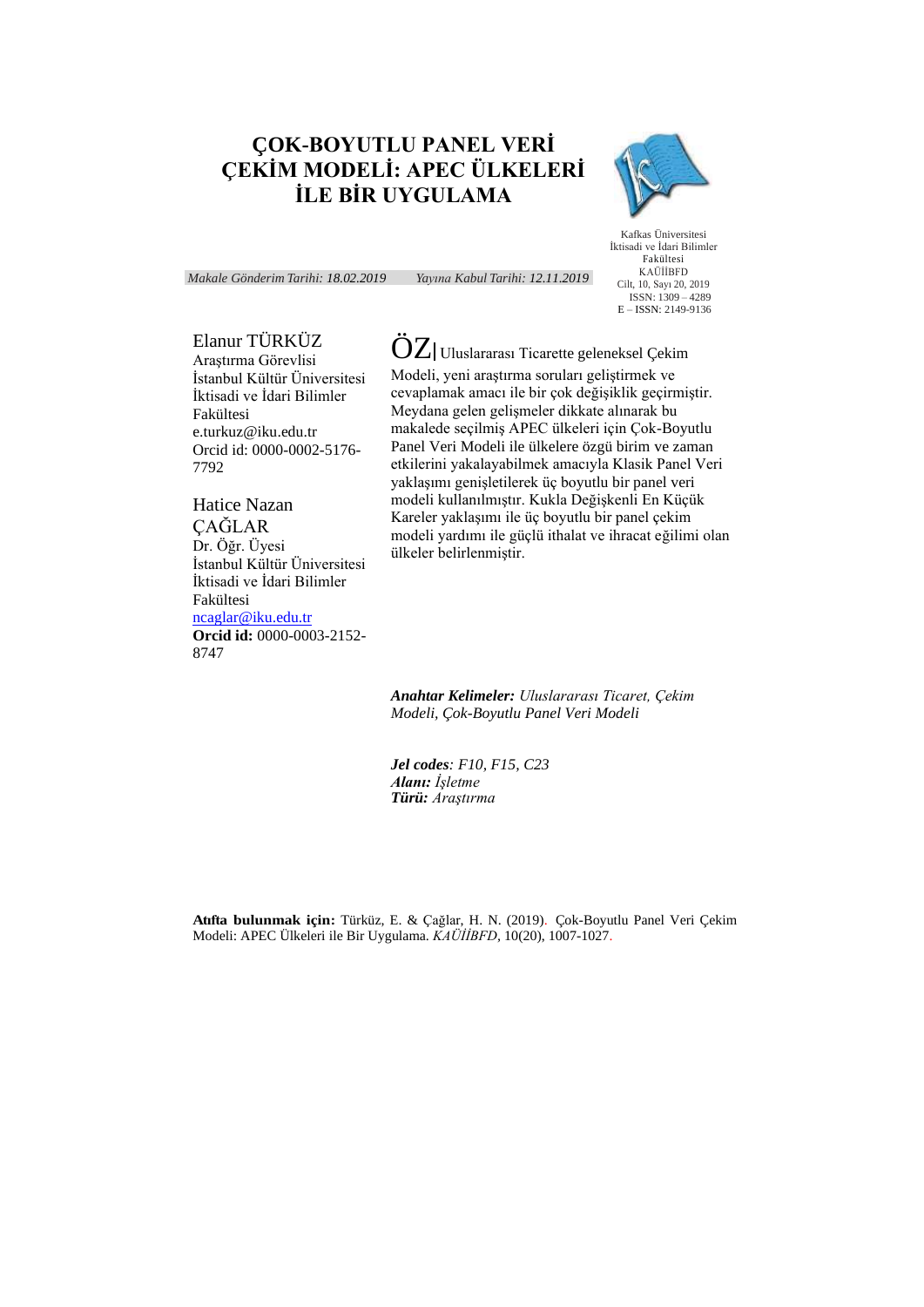# **1. INTRODUCTION**

The Asia-Pacific Economic Cooperation (APEC) countries represent a potentially large-scale trade area. Considering many APEC countries experiencing extraordinary economic growth in the recent years economists, researchers and policy analysts have given considerable attention to the economic growth of the cooperation countries. When APEC was first established, its main goal was to promote and improve the cooperation across the Asia-Pacific region. Specifically, its objective was to promote a more open and freer environment for trade and investment among its member economies while promoting economic growth. Lately, it included financial development and regional integration among its objectives. The co-operations collective efforts have contributed unrivaled significant growth and rapid economic development after being established in 1989 and has promoted free open trade and investment.

To improve behind-the-border barriers of trade, APEC has been working to foster transparency, competition and better functioning markets in the Asia-Pacific through regulatory reform, improving public sector and corporate governance, and strengthening the legal infrastructure (APEC, 2017). To support sustainable economic growth in the Asia – Pacific region, APEC has built a dynamic and harmonious community by decreasing the number of obstacles in trade, reducing tariffs across APEC nations, encouraging the flow of goods, services, capital and technology by market transparency.

Not just within APEC but we can see that international trade has changed our world undeniably over the last centuries. There have been many theories which look into international trade from different perspectives. The foremost proponent theories of international trade date back to the Richardian model which attempts to explain trade flows on the basis of technological differences across the nations by centering the theory around comparative advantage and the Heckscher (1919) and Ohlin (1933**)** models which stresses the differences in factor endowments as the cause of international trade. Although these theories have enlightened us on international economics, they may perform poorly when it comes to explaining trade volumes and their patterns which may be correlated somehow with common language, international borders and other unobserved factors. Due to easily relating bilateral trade flows to GDP, distance and other factors that may affect trade flows, gravity models could probably be the most successful and popular empirical trade device of the last 50 years (Anderson,1979, p. 106). The popularity of the model rests on two mainstays: *First*, international trade flows are a key element in economic relationship, so there is a high demand for knowing what normal trade flows are what they should be. *Second*, being in a more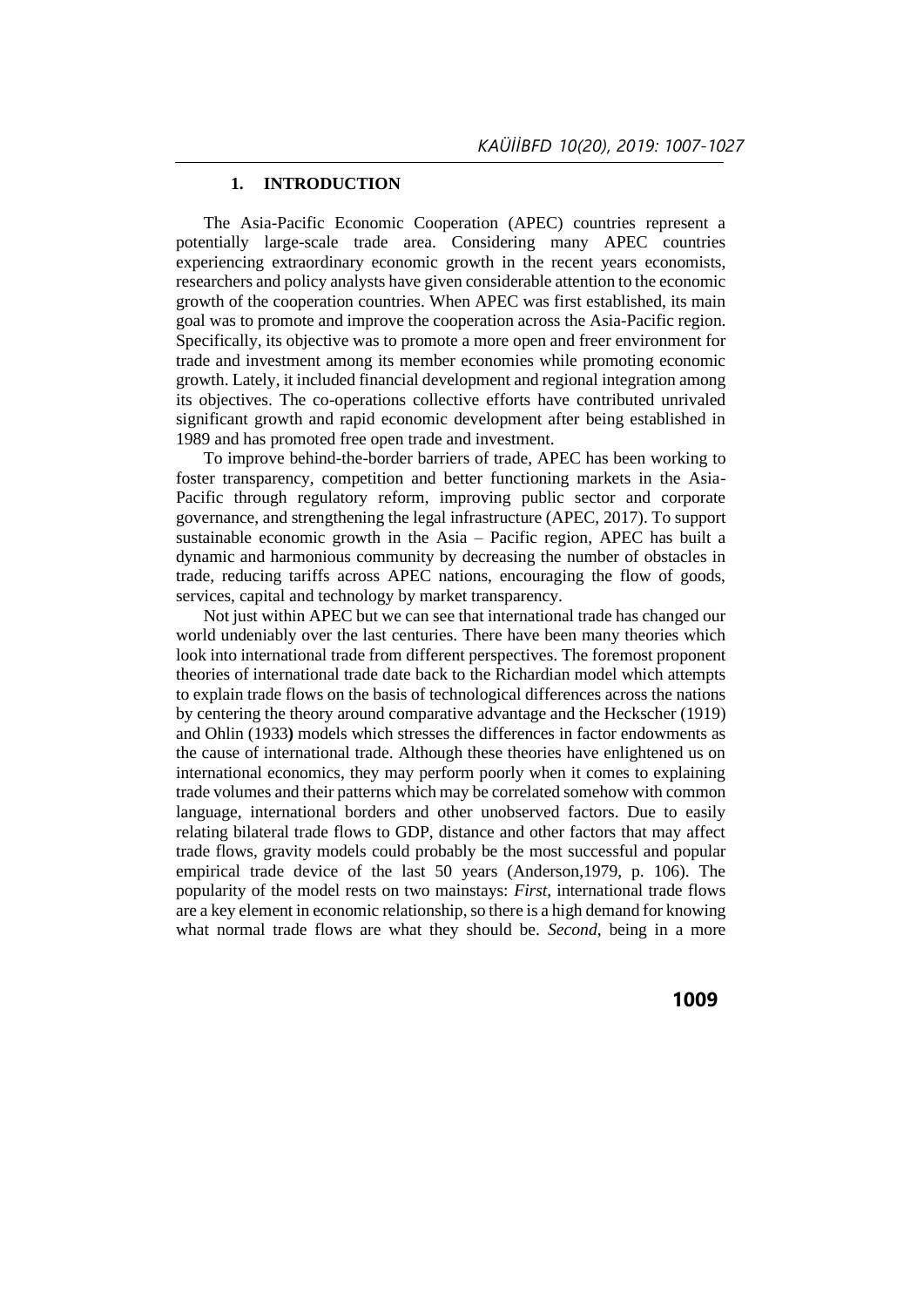digitalized world the availability of data storage has led researchers to gather their data necessary to estimate the model easier (Baldwin & Taglioni, 2006, p. 1).

The foundation of the gravity model in social sciences which is also the first application to migration flows goes back to Ernest Ravenstein's 1885 paper where he investigated whether migrations flows were directly relational to the capacity of trade along with industrial centers and inversely proportional to the geographical distance. Tinbergen (1962) was the first to develop the gravity model of international trade by adapting a mathematical formulation in his book *"Shaping the World Economy: Suggestions for an International Economic Policy*" by simply defining bilateral economic activity regarding to subject country's economic masses and distances. The two initial applications of Newton's Gravity Law to economics were found a-theoretical. Despite this, Linnemann (1966) included population as a measure of country size by extending the standard gravity model to the first *Augmented Gravity Model*. Taking in to account the criticism of Pöyhönen (1963) who believed the gravity model had no theoretical justification Aitken (1973) adjusted the model by a multi-equation export-import system. Anderson (1979) introduced differentiated consumer preference goods across regions by the assumptions of Constant Elasticity of Substitution (CES) expenditures which finally put the gravity model on a theoretical ground. Following Anderson's work Thursby (1987) developed a multi-equation system by including export and import prices whereas Bergstrand (1989) showed that a gravity model could be an adumbration of Paul Krugman's (1980) trade model based on monopolistic competition. Deardoff (1995) compared the gravity model among other trade theories such as the Heckschler – Ohlin model. Frankel et.al. (1996) have emphasized the importance of how cultural ties and common languages could be important to determine trade flows. Mansfield (1993), Mansfeild and Bronson (1994) have examined the effects of wars, colonial relationships and other political factors on bilateral trade and found trade generally higher in countries which have a political or colonial history.

Taking a close look at the literature one can see that the gravity model has been through many changes in order to develop and answer new research questions, thus this might have triggered another motive which increased the popularity of the model: its versatile application area which can be seen in many research papers such as Vanderkamp (1977), Poot et al., (2016) for migration studies, Khadaroo and Seetanah (2008), Keum (2010) and Morley et al., (2014) for international tourism studies, Lowe and Sen (1996) and Schuurman et al., (2017) for health care and patient studies and Sá et al., (2004) who studied the gravity model to investigate educational questions. In most of the applications, the gravity model has traditionally been estimated using cross-sectional data.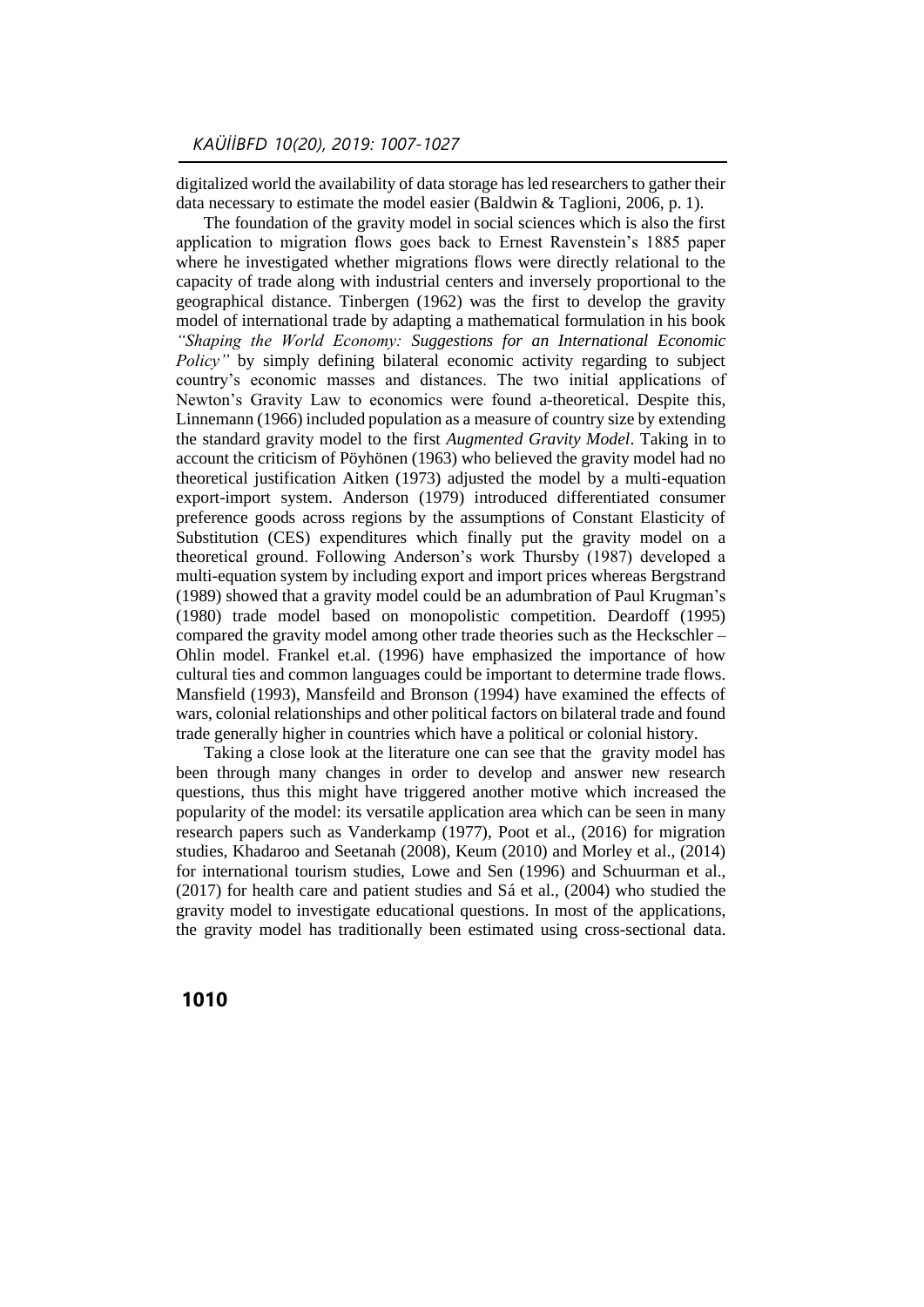Pöyhönen (1963) was the first to develop a two-way gravity model to examine bilateral trade flows by adding another cross-sectional component. However, many papers have argued that this has been shown to generate biased results since models are not considering the heterogeneity among the countries in an appropriate way (Cheng & Wall, 2005, p. 50). To address this problem, researchers have turned towards panel data, which has the advantage of permitting heterogeneity. Matyas (1997) argued that a gravity model with panel data should not only lye in two dimensions  $(i, j)$  but should also account for exporter  $(i)$  and importer  $(j)$  dynamics through time  $(t)$ .

This paper uses the augmented gravity model by a three-dimensional panel data approach to investigate bilateral trade flows between 14 APEC countries over the 1996-2016 period with annual data. In order to control the heterogeneous relationships of trade, we estimate the augmented panel gravity model with a twoway multi-dimensional panel data regression model**.** The remainder of this paper is organized as follows. Section 2 briefly outlines the standard gravity model whereas Section 3 introduces three dimensions to the augmented panel gravity model. Section 4 presents the data and variables which are used to estimate the model. Section 5 contains econometrics results followed by an overall conclusion.

#### **2. THE STANDARD GRAVITY MODEL**

Newton's Universal Gravitation Theory which was introduced in the 1680's basically set forth to the idea that gravity was a predictable force with a function of both mass and distance. The theory states that the force  $(F_{ij})$  between two objects *i* and *j* is directly proportional to their masses  $(M_i, M_j)$  and inversely proportional to the square of the distance  $(D_{ij}^2)$  between them.

$$
F_{ij} = G \frac{M_i M_j}{D_{ij}^2} \tag{1}
$$

In Tinbergen (1962)'s adaptation of the Newton Gravity equation the general formulation took the following multiplicative form;

$$
EXP_{ij} = \beta_0 GDP_i^{\beta_1} GDP_j^{\beta_2} DIST_{ij}^{\beta_3}
$$
 (2)

where  $EXP_{ij}$  represents pair country *i* and *j* exports,  $GDP_i$  indicates the export amount a country is able to supply through its economic magnitude and  $GDP<sub>i</sub>$ symbolizes the country j's market size. The exponents  $\beta_1$ ,  $\beta_2$  and  $\beta_3$  indicate that there is not necessarily direct proportionality (constant change per unit) in the explanatory variables and the dependent variable (Tinbergen, 1962, p. 94). Thus,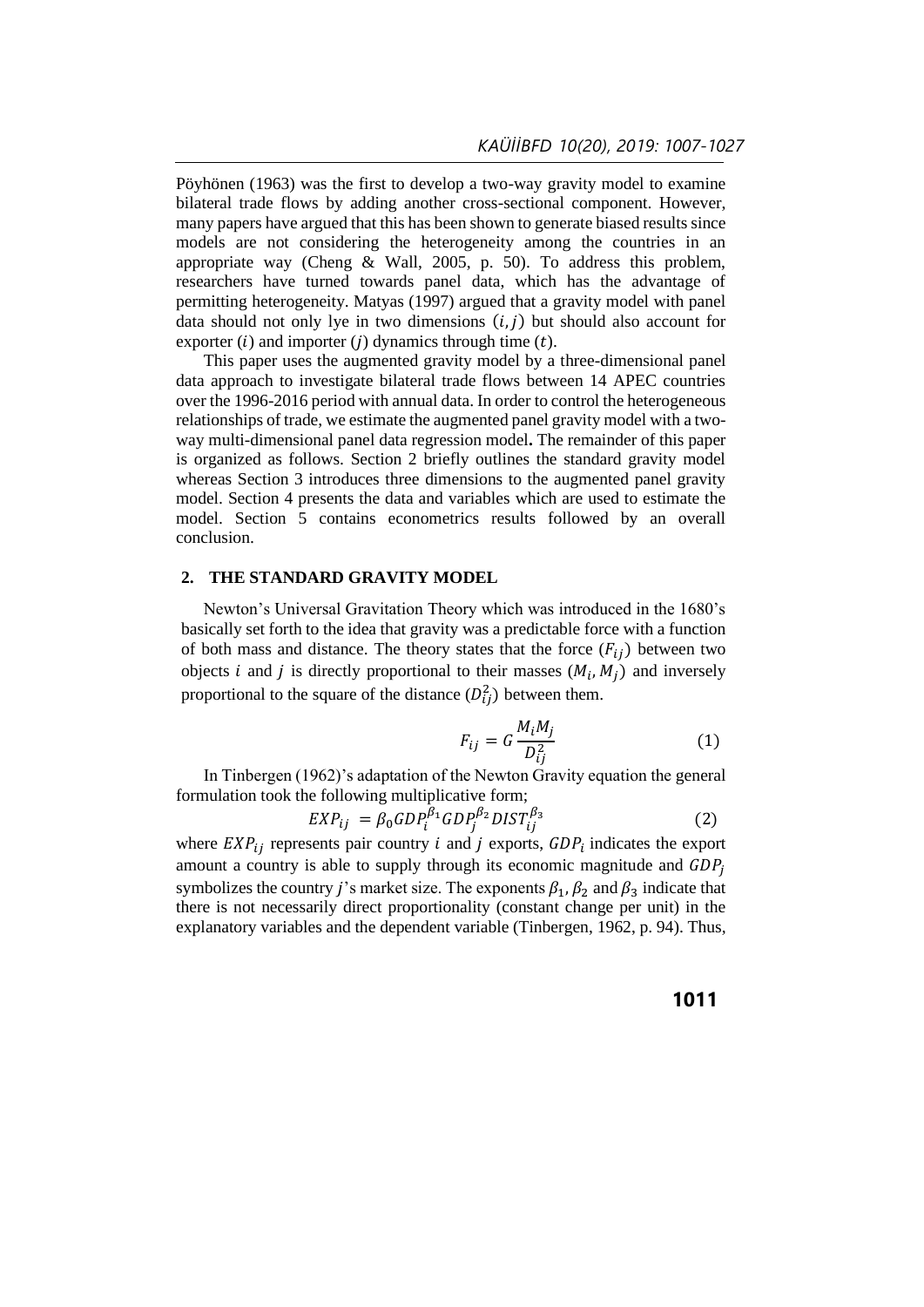the interpretation of the exponential model's coefficients must be done carefully, since they are no longer the marginal difference but are now the elasticities<sup>1</sup>. After the logarithmic transformation of (2) the gravity model takes the additive form of a double logarithmic form:

$$
lnEXP_{ij} = \beta_0^* + \beta_1 lnGDP_{it} + \beta_2 lnGDP_{jt} + \beta_3 lnDIST_{ij}
$$
 (3)

where  $\beta_0^* = ln \beta_0^2$ .

#### **3. THE MULTI-DIMENSIONAL AUGMENTED PANEL GRAVITY MODEL**

Panel data refers to the pooling of observations on a repeated cross-section of households, firms, states or countries over several time periods (Baltagi, 2008, p. 1) thus this technique provides multiple observations on each repeated unit in the sample (Hsiao, 2003, p. 1). Panel data has many advantages, and these could be listed as: (i) controlling for heterogeneity by including both dimensions of units and time through individuals, firms, states or countries over a fixed time period. (ii) giving more information and variability due to the combination referred in (i) and reduces the possibility of correlation among variables by the provided information. (iii) well suited for studying dynamic changes of policies by studying more complicated behaviors with panel data than purely cross-sectional or time series data. (iv) better able to measure hidden effects in the cross-sectional and time dimension. See Hsiao (2003) and Baltagi (2008) for a broader definition.

Unlike the two-dimensional panel regression models multi-dimensional panel regression models are becoming more available and easier usage to study a variety of research questions like international trade flows between countries or regions through time (Balazsi, Matyas, &Wansbeek 2018, p. 213). The crosssectional component of a multi-dimensional panel data model could be expressed in two forms where (i) the cross-sectional units could be nested in each other such as countries and states or countries and firms etc. (ii) they could be non-nested were the units are not a subgroup of the other (Tatoglu, 2016, p. 61). This paper focuses on the non-nested approach of the unit dimensions where the dependent variable is observed along three indices,  $y_{ijt}$ ,  $i = 1, ..., N_1$   $j = 1, ..., N_2$  and  $t =$  $1, \ldots, T$ . Here *i* and *j* are non-nested cross-sectional units and *t* is the time dimension.

<sup>&</sup>lt;sup>1</sup> One per cent increase in the GDP of country j will result in a  $\beta_2$  per cent difference in the exports of supplying country  $i$ .

 ${}^2\beta_0^*$  is a biased estimator.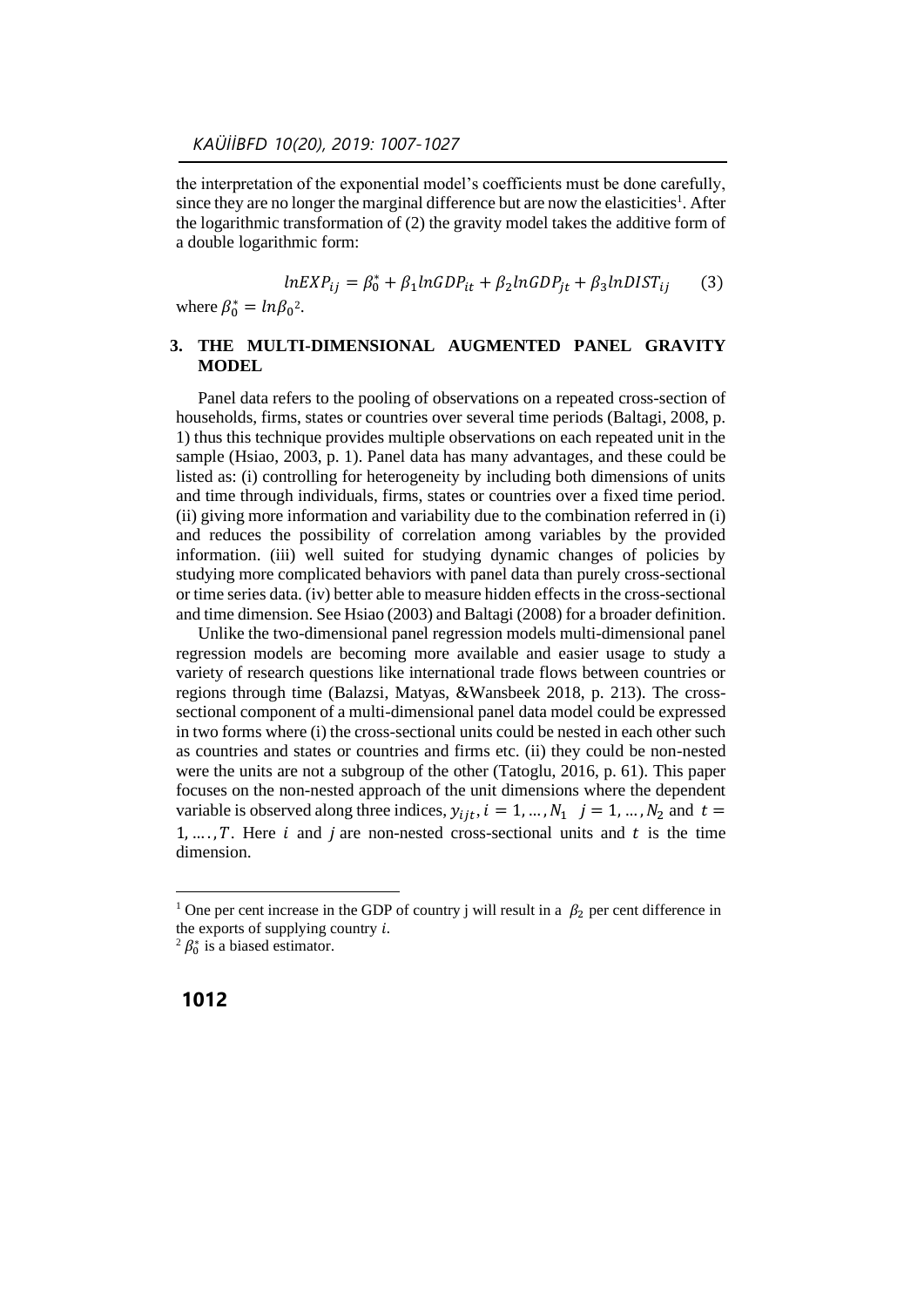The first attempt in improving the standard panel data model for the gravity model specification was proposed by Matyas (1997). The specification of the two-way panel data model is

$$
y_{ijt} = \beta' x_{ijt} + \alpha_i + \gamma_j + \lambda_t + \varepsilon_{ijt} \qquad i = 1, ..., N \quad j = 1, ..., N \quad t = 1, ..., T \qquad (4)
$$

were  $\alpha_i$  and  $\gamma_j$  are individual specific effects and  $\lambda_t$  is the time specific effects.  $x_{ijt}$  is the explanatory variable matrix which is added to the right-hand side of the equation, β (K x 1) is structural parameter vector and  $\varepsilon_{ijt}$  are the i.i.d.  $(0, \sigma_{\varepsilon}^2)$ idiosyncratic disturbance terms. One other assumption is that the explanatory variables are not random meaning they are not correlated with the disturbance terms. The notation could also be in vector form thus, the model would be expressed as;

$$
y = X\beta + D_N\alpha + D_J\gamma + D_T\lambda + u \tag{5}
$$

where y is the  $(N \times N \times T) \times 1$  vector of observations of the dependent variable which has a size of  $(N^2 T x 1)$ . The matrix of the dependent variable would be shown as below;

$$
y = [y_{121}, y_{122}, y_{123} \dots, y_{12T}, \dots, y_{N11}, \dots, y_{N1T}, \dots, y_{N(N-1)1}, \dots, y_{N(N-1)T}] \tag{6}
$$

 $\chi$  is the matrix of observations of the explanatory variables and is organized in a similar way like y in (6). The matrix of explanatory variables has a size of  $(N^2T)$ x K).  $D_N$ ,  $D_I$  and  $D_T$  are dummy variable matrices ( $D_N = I_N \otimes I_{NT}$ ,  $D_I = I_N \otimes I_{NT}$  $l_N$ ,⊗  $l_N$ ,  $D_T = l_{N^2} \otimes l_T$  where l is the vector of ones with its size in the index and I is the identity matrix)  $\alpha$ ,  $\gamma$  and  $\lambda$  are (N x 1), ((N+1) x 1) and (T x 1) vectors respectively. β is a  $(K \times 1)$  parameter vector with K number explanatory variables and  $u$  is the vector of disturbance terms.

While one is investigating bilateral trade flows with the gravity model, it is important to take in to account the unobserved (omitted or excluded) heterogeneity or in other words the country dependent characteristics which do not vary over time and unobserved (omitted or excluded) time dependent characteristics which do not change over countries. Omitting these country specific bilateral effects and time dependent business cycle effects may yield to biased estimates resulting from a specification error. These effects may find some useful interpretation: while the exporter (importer) effect measures the general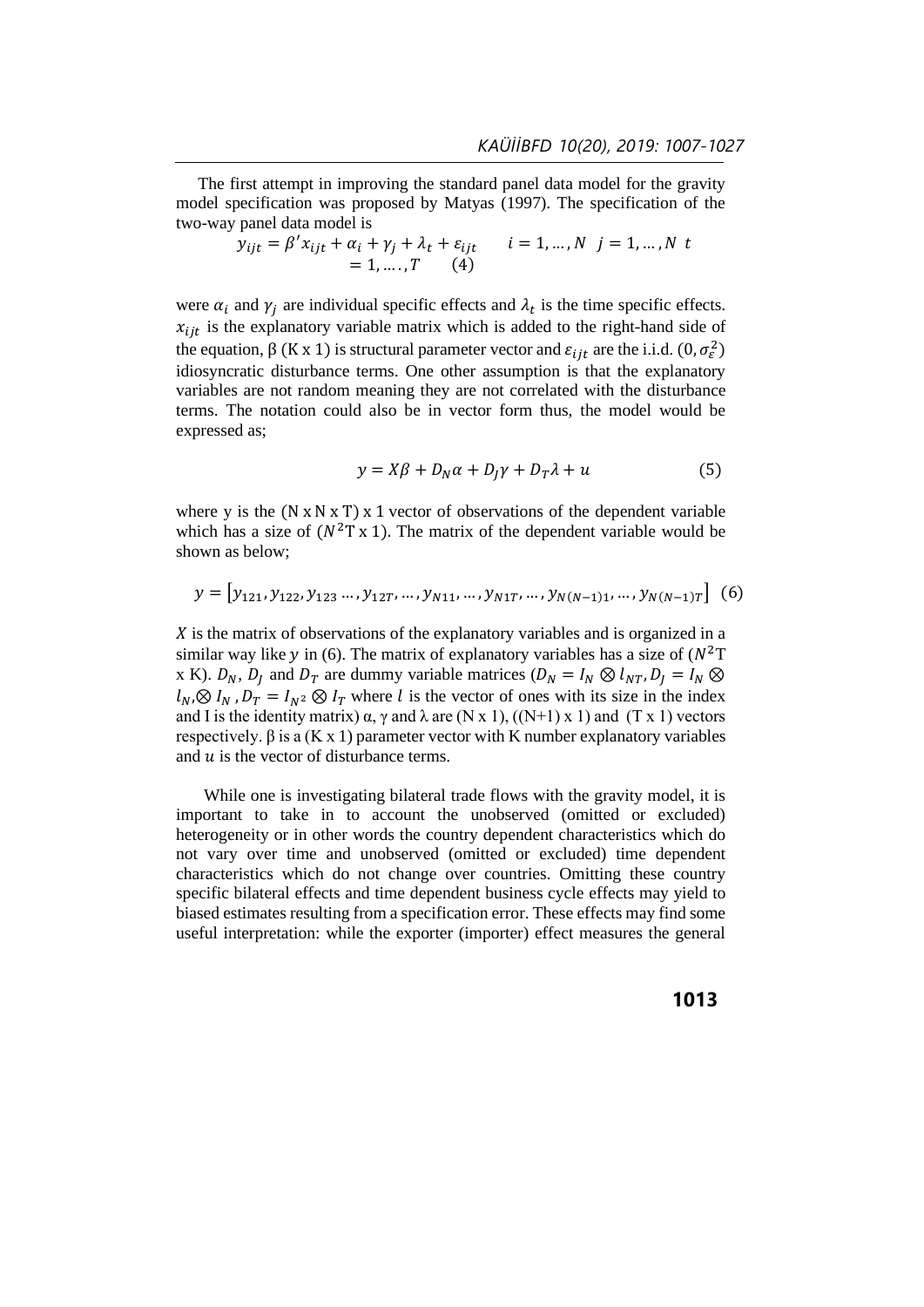economic openness of a country with respect to its partner countries included in the sample, the bilateral trade effects account for any time invariant geographical, historical, political, cultural or other influences which lead to deviations from a country pair's normal propensity to trade (Egger & Pfaffermayr, 2003, p. 573) whereas the time effects can help accounting for the business cycle. In order to capture heterogeneity, here we estimate the two-way three-dimensional panel data regression model with dummy variables. Therefore, one should carefully handle the multi-collinearity resulting from the dummy variable trap.

#### **4. LITERATURE**

The gravity model has long been the workhorse for empirical studies for the pattern of trade. As in the Newtonian equation after which it is named, attraction (trade) depends upon mass (the product of economic size) and geographic or economic distance (Bayoumi & Eichengreen, 1995, p.2). The literature regarding Gravity models used in the analysis of international trade has shown itself to be very diverse in its applications after its first introductions coming from Tinbergen (1962) and Pöyhönen (1963) and it has remained as one of the most commonly used devices in the empirical trade literature for nearly 60 years. Here in this section we have tried to give an overview of some of the prominent work which have investigated trade flows from different perspectives.

Tinbergen (1962) was the first to apply the Newton's Universal Law of Gravitation to predict bilateral trade flows between any two countries as a function of their size and their distance. In order to describe the patterns of bilateral trade; economic size was measured as Gross Domestic Product and geographical distance was measured as the distance between two countries' capital cities. Tinbergen's findings were that while two countries economic sizes were positively correlated the distance between their masses where negatively correlated. This indicated that the gravity model was not actually an intuitive but also a promising devise.

After Jan Tinbergen released this theory the Gravity model started to attract a lot of attention. We could say that it started with Pöyhönen's 1963 paper where he examined the international trade flows of 10 European countries. The paper investigates whether GDP, geographic distance, exports, imports and other variables such as trade agreements, cultural and regional ties have any effect on international trade flows between the selected countries for the year 1958. The cross-sectional gravity model's founding's where that; trade agreements, geographical distance, cultural and regional ties have a positive impact on trade.

Even though there have been many contributions to the gravity model of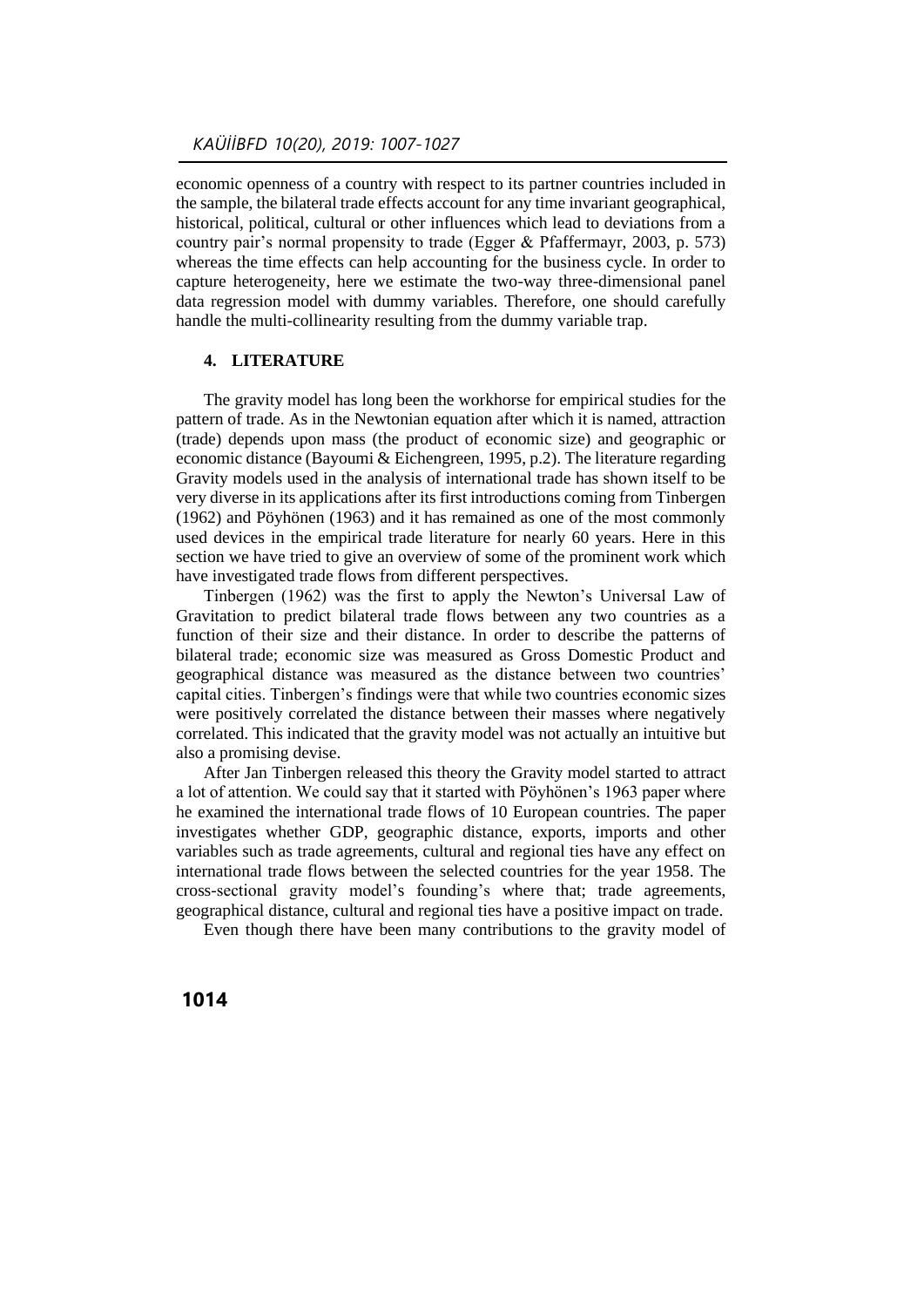international trade flows, Krugman (1980) was the first to theoretically point out the significance of trade barriers in the gravity equation by using it as a proxy for distance. His analysis shows by highlighting monopolistic competition; without making any pretense of generality there is some justification for the idea that countries export what they have in their home markets. Results are also compatible with earlier work where trade flows were found to be proportional to country size and inversely related to trade barriers.

Even though many International Trade related Gravity models have been studied through cross sectional data in the past, Matyas (1997) has argued about the model specification and that it lacks in controlling both exporter and importer dynamics through time. Matyas (1997) has noted that bilateral trade flows should be represented by a three-way specification which is also known as the mutlidimensional panel data model. In order to investigate his proposal that the previous gravity models were misspecified from an econometric point of view, he has demonstrated his proposed panel gravity model on a data set gathered from the APEC countries. The data set contains GDP, Population, Foreign Currency Reserves and Real Exchange Rate explanatory variables. The dependent variable was chosen as Exports. He has estimated two different models; one without the specific effects and one including the specific effects. Specific effects were added in order to see if the gravity model is able to explain local country effects and time effects. Results show that the second model which contain the specific effects of the local countries are statistically significant proving that the gravity model was misspecified from the very beginning.

Egger (2001) had two things mind. One was that he believed the econometric specification of the standard gravity model was wrong so some type of modification which was already proposed by Matyas (1997) had to be formalized and two he was curious which level the bilateral trade flows where at between the 15 EU and 10 CEEC countries. So, he analyzed the two groups with a Panel Gravity Model by taking into account both units through the 1986-1997 period. In order to analyze the time effects along with the unit effects which are assumed to be time invariant both Random Effects and Fixed Effects models were estimated with 11 explanatory variables. These could be listed as; Bilateral Sum of GDP, Similarity in Country Size, Difference in Relative Factor Endowments, Exporter Variability of Contracts, Importer Variability of Contracts, Exporters Rule of Law, Importers Rule of Law, Real Exchange Rate, Distance, Common Border and Common Language. Results indicate that the most efficient model among all was the Hausman & Taylor AR (1) estimator. Since this estimator was never been used before, it could be counted as Egger's contribution to the Panel Gravity Model analysis literature.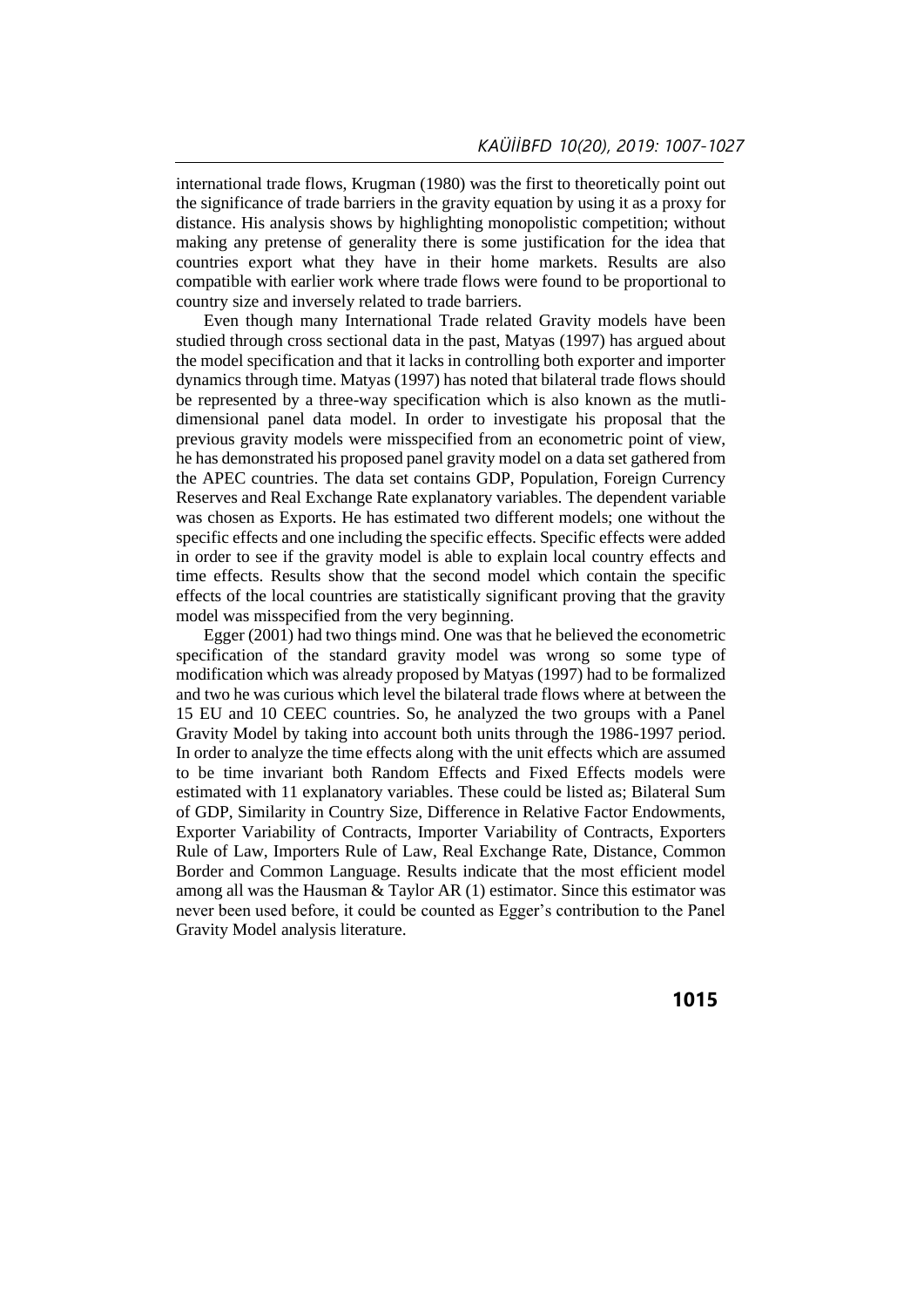#### *KAÜİİBFD 10(20), 2019: 1007-1027*

Considering Pöyhönen's work it was very natural to think of the common language effect on international trade and so did Feenstra, Markusen & Rose (2001). They were curious if alternative theories were able to predict subtle differences depending on whether goods are homogeneous or differentiated and whether or not there are barriers to enter markets. In order to do so, they have examined USA and Canada trade flows in the period of 1970-1990 with Common Border, Free Trade Agreement and Common Language dummy variables along with GDP and Distance. Authors have estimated three different models which separately try to explain the exports of differentiated goods, exports of reference prices goods and exports of homogeneous goods as dependent variables respectively. The OLS regression results indicate that the home market effects change according to the type of the goods that are to be traded and differentiated products have a significant effect on the home market whereas the trade of heterogeneous goods act in a reverse motion. Their conclusions were that; the gravity equation is open to improvement and is a tool to distinguish different theoretical models.

Anderson & van Wincoop (2003) investigated whether the gravity equation had a theoretical foundation for 22 customs union countries with two crosssectional models. These cross-sectional models are the two-country and multicountry models. They have used trade flows and exchange rate mechanisms as explanatory variables. Their results have shown that while national borders are an important factor in the reduction of bilateral trade omitting the national border variable would actually cause substantial estimation bias. This could also be seen as a justification of the need to develop and have a common ground on the specification of the gravity model.

"How can we construct a panel data gravity model when the bilateral trade of two countries is zero?" was and still is a natural question to be asked when two countries have not traded during the period under investigation or do not trade at all. Since it is also very natural to experience such a thing due to many reasons Westerlund & Wilhelmsson (2008) believed that it is important to provide some kind of material to prevent researchers from discarding zero bilateral trade data from the dataset. In their paper they have argued that correcting or discarding the zeros in the dataset might lead to substantial bias in the model parameters. In order to fix this problem; they proposed to estimate the mutli-dimensional fixed effects gravity model with the Panel Possion Maximum Likelihood estimator. The demonstration of the proposed estimator was done in order to reveal Austria, Finland and Sweden's trade adhesion to the EU. The model was conducted on a sample taken from the period 1992-2002. According to the results; it is worthwhile to note that in such situations using the Panel Possion Maximum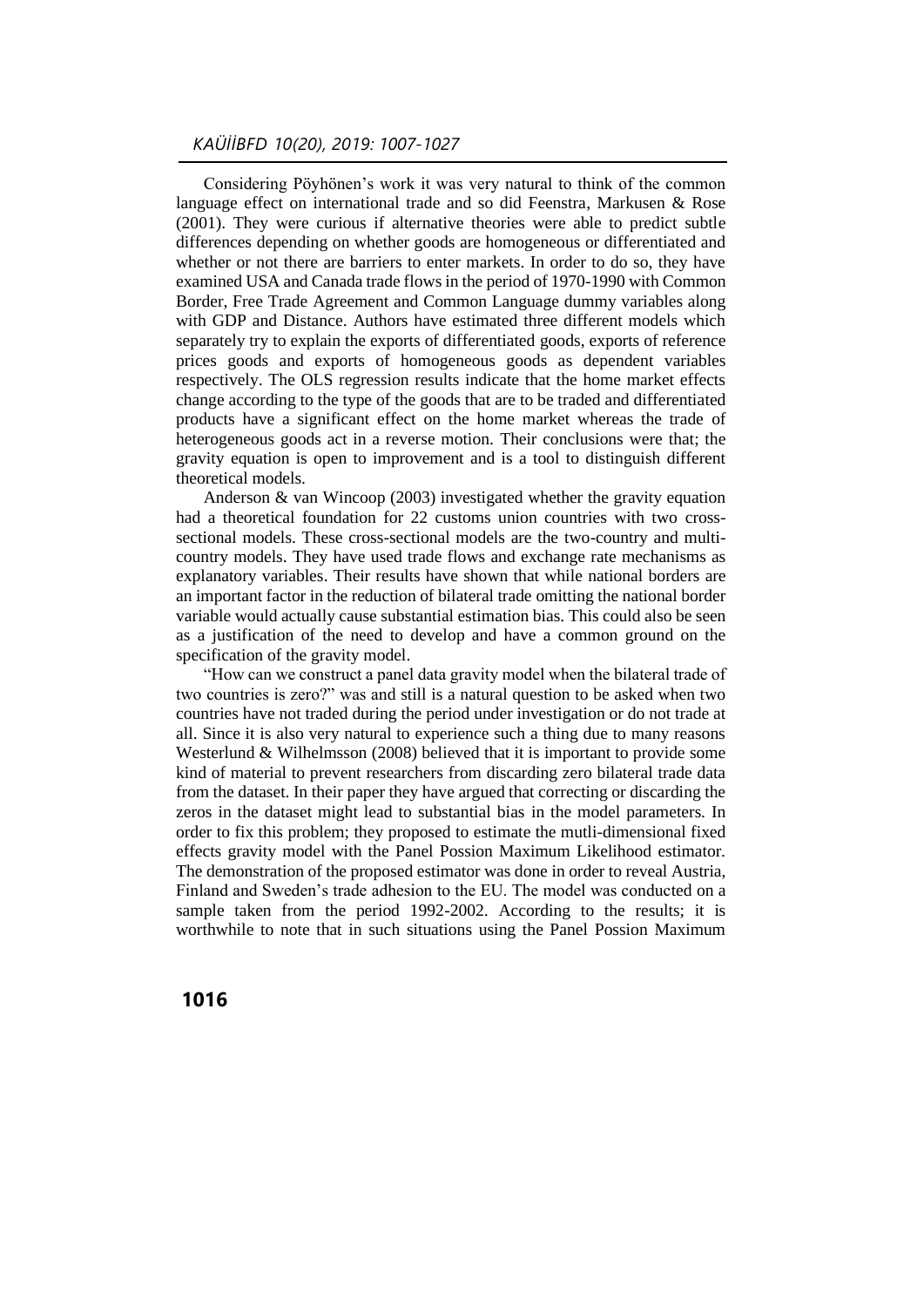Likelihood estimator will avoid potential bias due to zero trade.

Bayumi & Eichengreen (1995) have considered analyzing the impact of Europe's preferential arrangements on trade. Using pooled data of industrial and developing countries in a gravity model analysis means gathering a data set from different levels of mass and different types of goods. This heterogeneous form of data was the authors main curiosity. Authors had foreseen the problem of different levels of income elasticity of trade varying between the country groups. In order to take heterogeneity into account they estimated the gravity equation with a first difference model so that unobserved heterogeneity across countries that is constant over time would not contaminate their results. The analysis was conducted on EEC and EFTA countries for 1956-1973, 1966-1980 and 1975- 1992 three different time periods with a fixed effect OLS regression. Results show that comparing their model specification to previous models studied in the literature, their proposed technique is able to identify significant effects regarding the EEC and EFTA countries.

Following the panel approach Cheng and Wall (2005) have argued that; since refusing heterogeneity among units cause biased results it would be appropriate to permit heterogeneity through a mutli-dimensional fixed effects panel data gravity model. Authors work with a balanced panel data set containing 3,188 observations. They have found that the country-pair fixed effects model is statistically preferred among models which do not consider heterogeneity.

Kurihura (2003) has estimated the gravity model to measure the impact of exchange-rate variability on trade flows of 21 APEC countries. Their panel data set contains five-year intervals which are 1980-1985, 1985-1990, 1990-1995 and 1995-1998. Kurihura (2003) has introduced a one-year-lagged dependent variable of trade to investigate how much of an importance the history of trade has. There are two models that were estimated; the two-way panel OLS regression model and 2SLS regression model. Both contain past exports, exchange rate, GDP, GDP per capita, distance, common distance, common border, free trade agreement, political union membership and colony-colonizer explanatory variables. Findings shows that the OLS and 2SLS results show remarkable consistency. They have also found that the dollar currency union would be much more profitable than adopting a yen currency union for each country in APEC.

Tang (2005) utilized the gravity model to examine the trade effects of NAFTA, ANZCER and ASEAN. The paper addresses the issue whether trade would increase among the member countries at the expense of non-member countries. Since the choice of the data set is a heterogeneous sample authors have used the modified gravity model for their analysis. They contribute to the existing literature by adding the trade creation and diversion effects of three free trade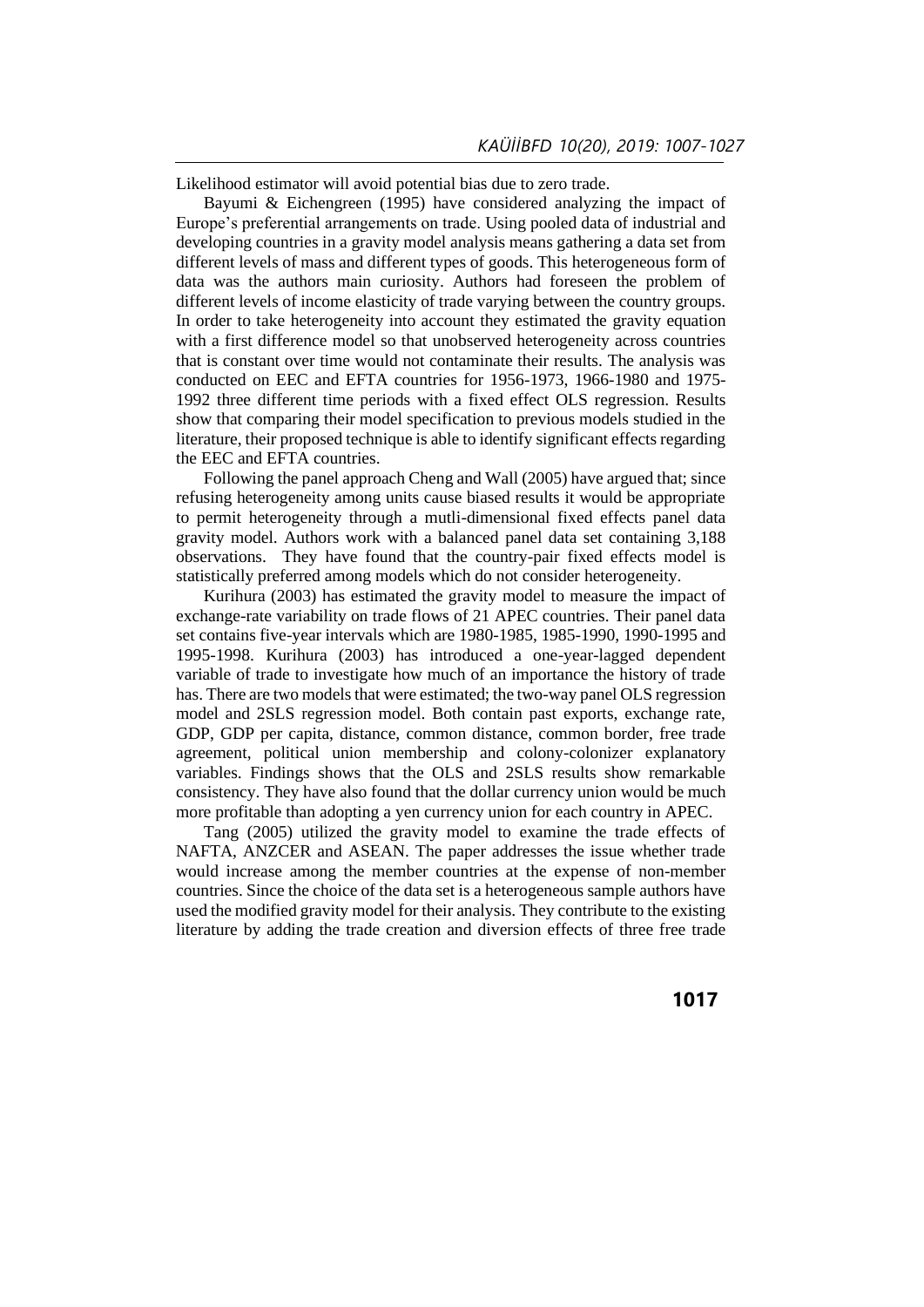areas which are represented by regional dummy variables. They also apply the Linder hypothesis to explain the trade patterns in the developed and developing countries respectively. A total of 21 countries were investigated for the period of 1989-2000 as well as three sub-periods (1989-1992, 1993-1996, 1997-2000) with OLS and 2SLS regressions. Explanatory variables are; GDP, GDP per capita, distance, volatility of exchange rate, income similarity, NAFTA membership for both or one partner, ANZCER membership for both or one partner and ASEAN membership for both or one partner. Results show that the 2SLS method provides a better estimation for the modified gravity model since it can take solve a common problem in estimating the exchange rate volatility effect on international trade which is called "simultaneous causality" by adopting an IV approach.

A two-way panel data gravity model was also studied by Golovko (2009) where the author investigated which factors where significant for the selected Eurasian countries mutual trade between the years 1994-2005. Results show that the fixed effects model was a better choice in explaining the relationship. Authors have found that even though the traditional variables which are geographical distance, sharing the same border, having a common language and being affiliated in the same economic union have a positive effect on trade, they do not have a remarkable impact on explaining the trade flows and as a result one should not always rely on their intuitions before an analysis.

In order to investigate the external trade efficiency between Romania and its 74 partner countries and to identify significant factors of bilateral trade upon Romania's most effective and ineffective partnerships, Viorica (2012) has estimated the standard gravity model with its traditional variables; Bilateral Trade Flows, Gross Domestic Product, Distance and dummy variables by Ordinary Least Squares (OLS) regression. The model's findings with cross sectional data indicate consistency with the traditional gravity model results.

Chaney (2013) tried to bring light into the mystery of the role played by distance in the gravity equation. The model was estimated on firm level and sectoral data. Findings show that the role of distance is actually immune to changes in the technology of trading goods, the types of the goods, political barriers to trade and the set of countries involved in trade. It was also interestingly found that; as long as the individuals that engage in trade are in direct contact with their clients and suppliers the traditional expectations of the gravity model collapse because the new era of trade has slightly changed.

# **5. DATA AND VARIABLES**

A typical multi-dimensional panel gravity model database will contain a large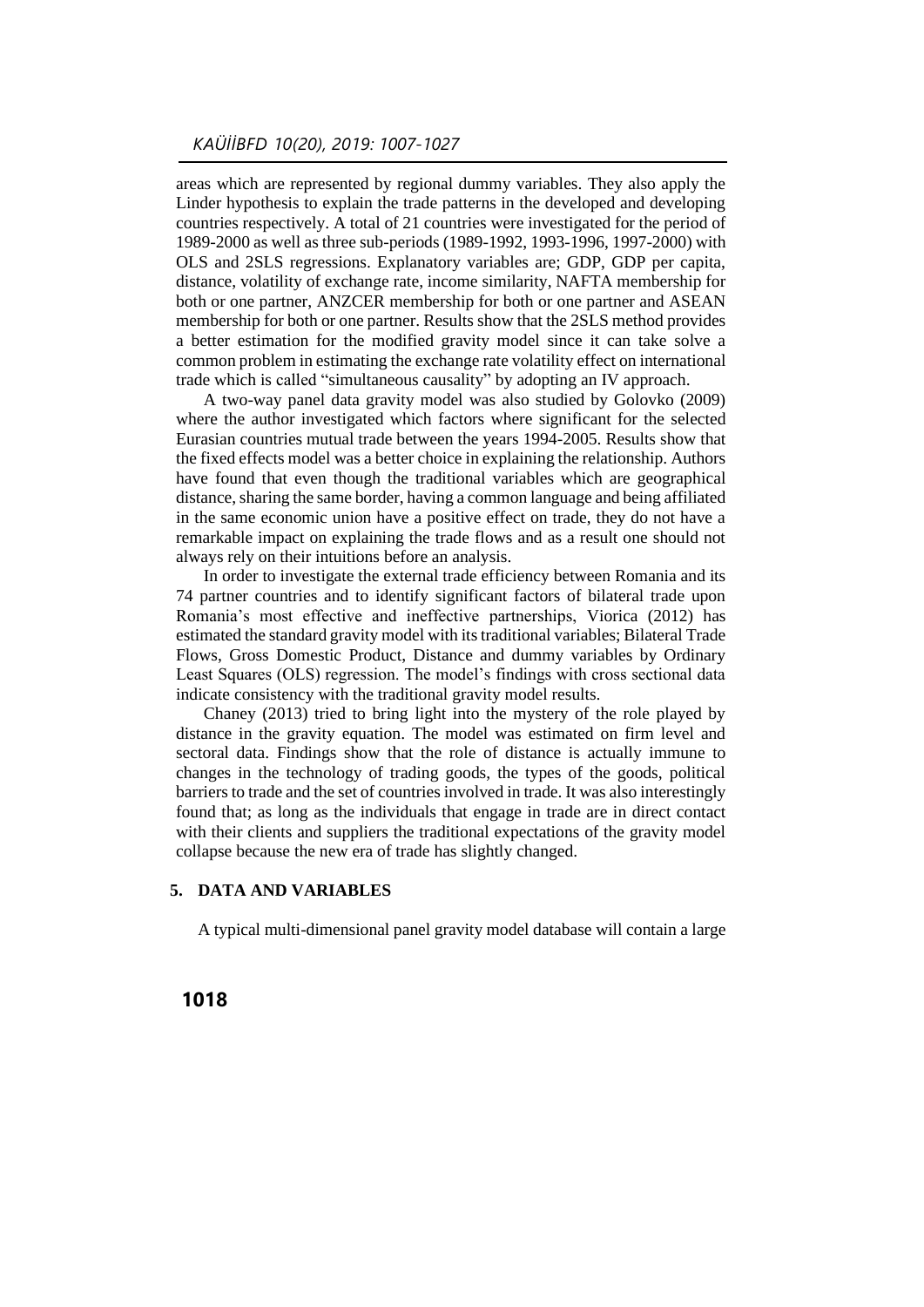amount data due to its cross-sectional dimensions varying across time. In our three-dimensional case with N countries and T years there will be N  $\mathbf{x}$  (N-1) pair countries in a year and N x  $(N-1)$  x T observations in the same sample size. Thus with 16 APEC<sup>3</sup> countries being studied over the 1996-2016 period we have 5040 observations. Even though the data for gravity models are much easier to access, building a gravity data base means the data from different resources will be merged into a single database. Therefore, the researcher will need to invest time and care to manipulate a large data set due to the difference of some resources measuring and classifying variables.

Even though gravity models do a good job at explaining bilateral trade flows with the economic mass of countries (GDP), country distances (DIST) and country population (POP) we believe it could be important to augment the model with variables such as common language (COMLAN) and common border (COMBRD) variables. In order to explain the bilateral trade between countries the three-dimensional augmented panel gravity model could be expressed as;

$$
lnEXP_{ijt} = \beta_0 + \beta_1 lnGDP_{it} + \beta_2 lnGDP_{jt} + \beta_3 lnPOP_{it} + \beta_4 lnPOP_{jt} + \beta_5 COMLAND_{ij} + \beta_7 lnDIST_{ij} + \alpha_i + \gamma_j + \lambda_t + \varepsilon_{ijt}
$$
 (7)

where the dependent variable  $ln EXP_{it}$  is the logarithm of the volume of exports in current dollars from country  $i$  to country  $j$  obtained from the World Integrated Trade Solution database of World Bank.  $ln GDP_{it}$  and  $ln GDP_{it}$  are the logarithms of nominal GDP in each country obtained from the World Development Indicators database of World Bank.  $lnPOP_i$  and  $lnPOP_j$  are the logarithms of total population of the exporter and importer countries respectively.  $DIST_{ij}$  is the distance variable calculated following the great circle formula, which uses latitudes and longitudes of the country's official capitals. This measure incorporates internal distances based on areas (Mayer & Zignago, 2011, p. 10) obtained from the CEPII data base provided by Head and Mayer (2002).  $COMLAN_{ij}$  and  $COMBRD_{ij}$  are dummy variables which take the value 1 if countries share the same language and share a border respectively. These dummy variables were obtained again from the CEPII database. The sample covers annual data of 16 APEC countries over the 1996-2016 period. Model was estimated with Stata14.

<sup>3</sup> Australia, Canada, Chile, China, Hong Kong, Japan, Korea, Indonesia, Malaysia, Mexico, New Zealand, Russia, Peru, Philippines, Singapore and United States of America. Other APEC countries were not included due to the lack of data.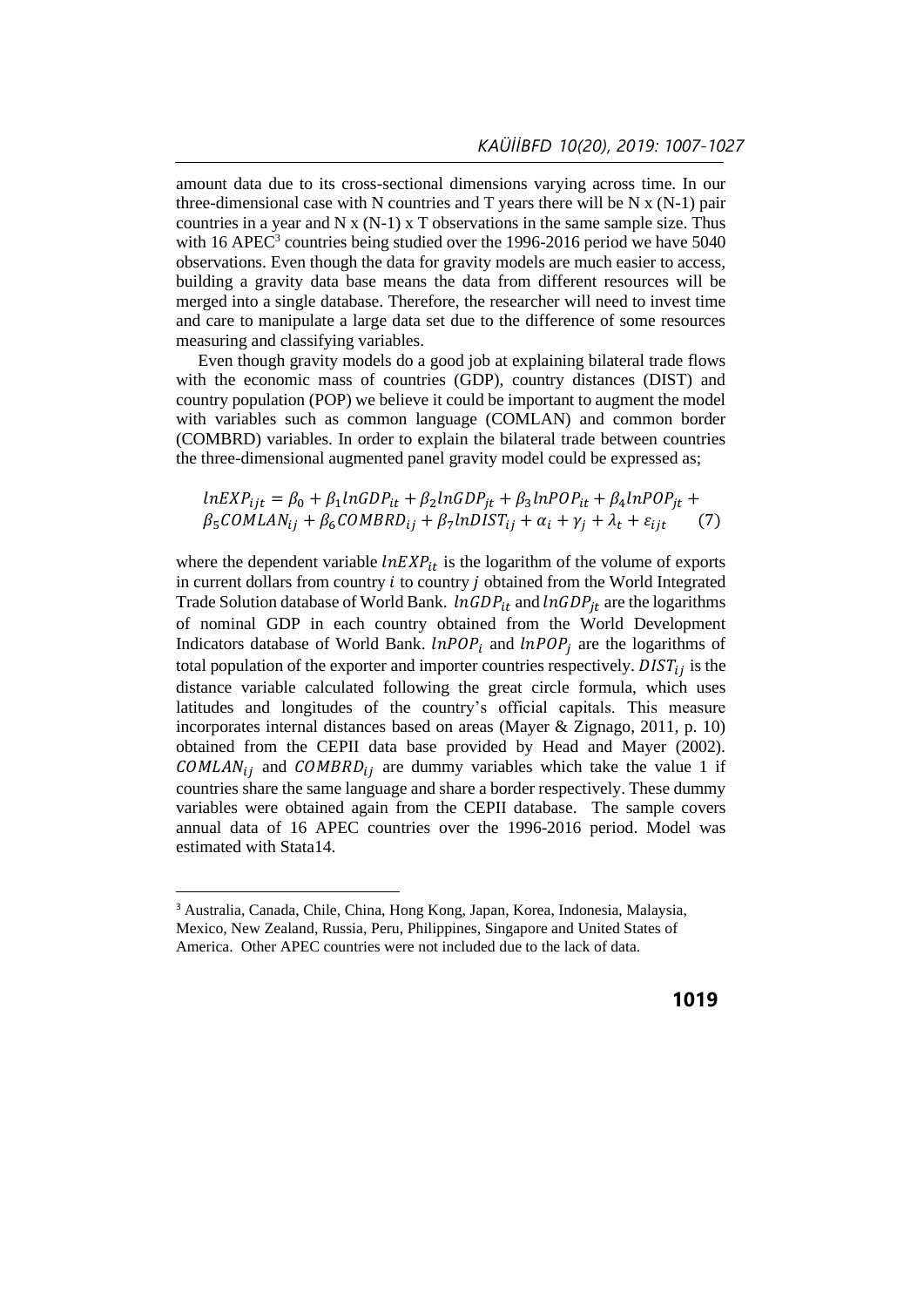## **6. EMPIRICAL RESULTS**

This paper investigates the three-dimensional panel gravity model with a twoway least square dummy regression model (LSDV) by adding dummy variables in order to see the effects of each dimension on the bilateral trade flows represented by exports. The two-way dummy variable least squares regression model (LSDV) is an easy tool to capture these effects by simply adding dummy variables to the regression model.

Here the domestic variables representing the supply of exports are indexed by  $(it)$  and  $(jt)$  indexed variables are the target variables representing the demand of exports. Variables which are indexed with  $(ijt)$  vary with domestic and target country factors. Looking at the summary results of the three-dimensional panel gravity model in Table.1 we could see that both domestic  $(lnGDP_{it})$  and target country  $(lnGDP_{it})$  GDP's are significant and positive with the domestic country's GDP dominating the target country GDP. The target country GDP is a measure of how big the target country's economy is to take in the exports whereas the domestic country GDP represents the exporter country's economic mass in terms of available goods, where one could expect larger economies to tend to export more.

The determination of the population variable and it's sign for both domestic and target countries have been a challenge in the literature. Here we see that both domestic ( $ln POP_{it}$ ) and target country ( $ln POP_{it}$ ) population parameters are significant with a negative sign indicating two highly accepted phenomena which are; (i) domestic countries exports are relatively capital intensive while target countries trade are mainly in luxuries and (ii) larger countries tend to be relatively less open to trade since they are able to find what they want in their own borders. As a result, larger domestic economies and larger potential target markets could decrease export flows. Since distance is a proxy for transportation costs and the time elapsed during shipment, the strong significance of the distance variable  $(lnDIST_{ii})$  with a negative sign is not surprising. This indicates that the more countries are apart the less trade they do. Even though these five variables might seem adequate to explain exports flows, we believe they are not enough to explain the huge variation in trade.

Distance is not the only trade impeding effect. Countries sharing a common language and a border could also be influential factors. Our estimates confirm this proposition: country pairs which speak the same language ( $\textit{COMLAN}_{ij}$ ) trade 0.66% higher than countries that do not share a common language together with country pairs sharing a common border trade 1.07% higher than countries that do not.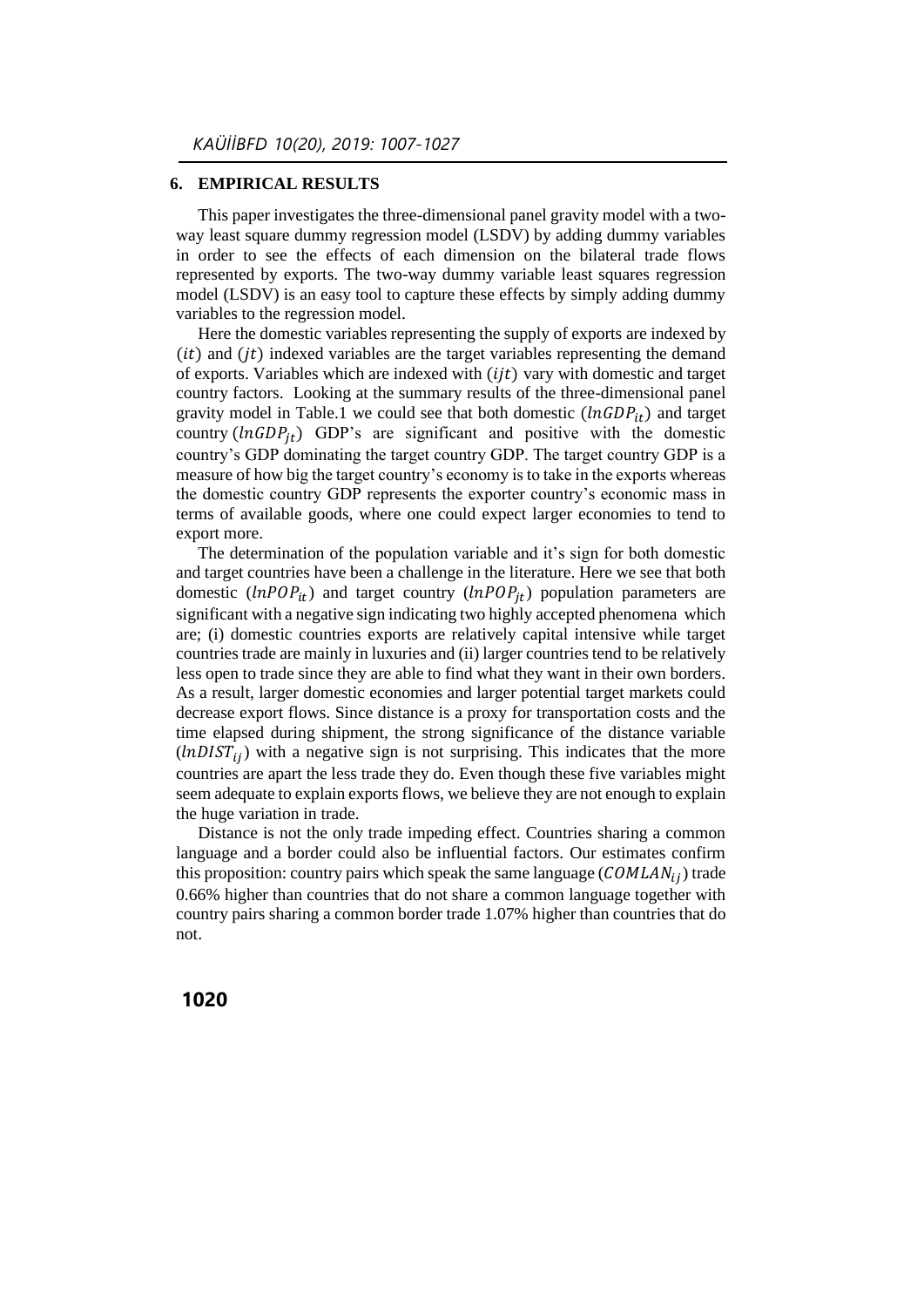Speaking for the unobservable country heterogeneity for the domestic countries we can see that Canada, Chile, Hong Kong and Singapore's domestic country specific effects are insignificant. Countries that appear to have a higher propensity to export from the APEC region are China, Indonesia and USA whereas New Zealand and Peru have the lowest propensity to import (relative to the omitted country Australia). The countries which exhibit the highest propensity to import from the APEC region are China and USA whereas Chile has the lowest propensity of imports from the region. The business cycle results are very interesting. Here we can see that the business cycle does not have a significant effect on the export flows until 2004. Taking in to account the 1997 Asian Financial Crisis we could say that the APEC region has recovered after 2004 with an increase of the business cycle every year since.

| <b>Table.1</b> Estimation Results of the Multi-Dimensional Panel Gravity Model |  |
|--------------------------------------------------------------------------------|--|
|--------------------------------------------------------------------------------|--|

*Model : No restrictions*

| Dependent Variable is the logarithm of the Bilateral Export Volume " $lnEXP_{it}$ " |                      |                       |                  |  |  |  |
|-------------------------------------------------------------------------------------|----------------------|-----------------------|------------------|--|--|--|
| <b>Variables</b>                                                                    | $Coefficient(\beta)$ | <b>Standard Error</b> | t-statistic(iii) |  |  |  |
| Constant                                                                            | 24.5744              | 7.5621                | 3.25             |  |  |  |
| $ln GDP_{it}$                                                                       | 1.1414               | 0.0888                | 12.84            |  |  |  |
| $ln GDP_{it}$                                                                       | 1.0129               | 0.0889                | 11.38            |  |  |  |
| $lnPOP_{it}$                                                                        | $-0.5977$            | 0.2932                | $-2.04*$         |  |  |  |
| $lnPOP_{it}$                                                                        | $-0.9522$            | 0.2951                | $-3.23*$         |  |  |  |
| $lnDIST_{ij}$                                                                       | $-0.8484$            | 0.0190                | $-44.63$         |  |  |  |
| $COMLAN_{ii}$                                                                       | 0.5147               | 0.0356                | 14.45            |  |  |  |
| $COMBRD_{ij}$                                                                       | 0.7332               | 0.0606                | 12.09            |  |  |  |
| CANADA                                                                              | 0.1067               | 0.1457                | $0.73*$          |  |  |  |
| <b>CHILE</b>                                                                        | 0.0590               | 0.1556                | $0.38*$          |  |  |  |
| <b>CHINA</b>                                                                        | 7.2960               | 1.1999                | 6.08             |  |  |  |
| HONGKONG                                                                            | 0.1734               | 0.3423                | $0.51*$          |  |  |  |
| <b>INDONESIA</b>                                                                    | 4.3364               | 0.7112                | 6.10             |  |  |  |
| <b>JAPAN</b>                                                                        | 2.9554               | 0.5333                | 5.54             |  |  |  |
| <b>KOREA</b>                                                                        | 2.6069               | 0.2569                | 10.14            |  |  |  |
| <b>MEXICO</b>                                                                       | 1.8081               | 0.4921                | 3.67             |  |  |  |
| MALEYSIA                                                                            | 1.8765               | 0.1726                | 10.87            |  |  |  |
| <b>NEW ZEALAND</b>                                                                  | $-1.9192$            | 0.4842                | $-3.96$          |  |  |  |
| <b>PERU</b>                                                                         | 0.5540               | 0.2290                | 2.42             |  |  |  |
| <b>PHILIPPINES</b>                                                                  | 2.6808               | 0.4720                | 5.68             |  |  |  |
| RUSSIA                                                                              | 1.7087               | 0.5675                | 3.01             |  |  |  |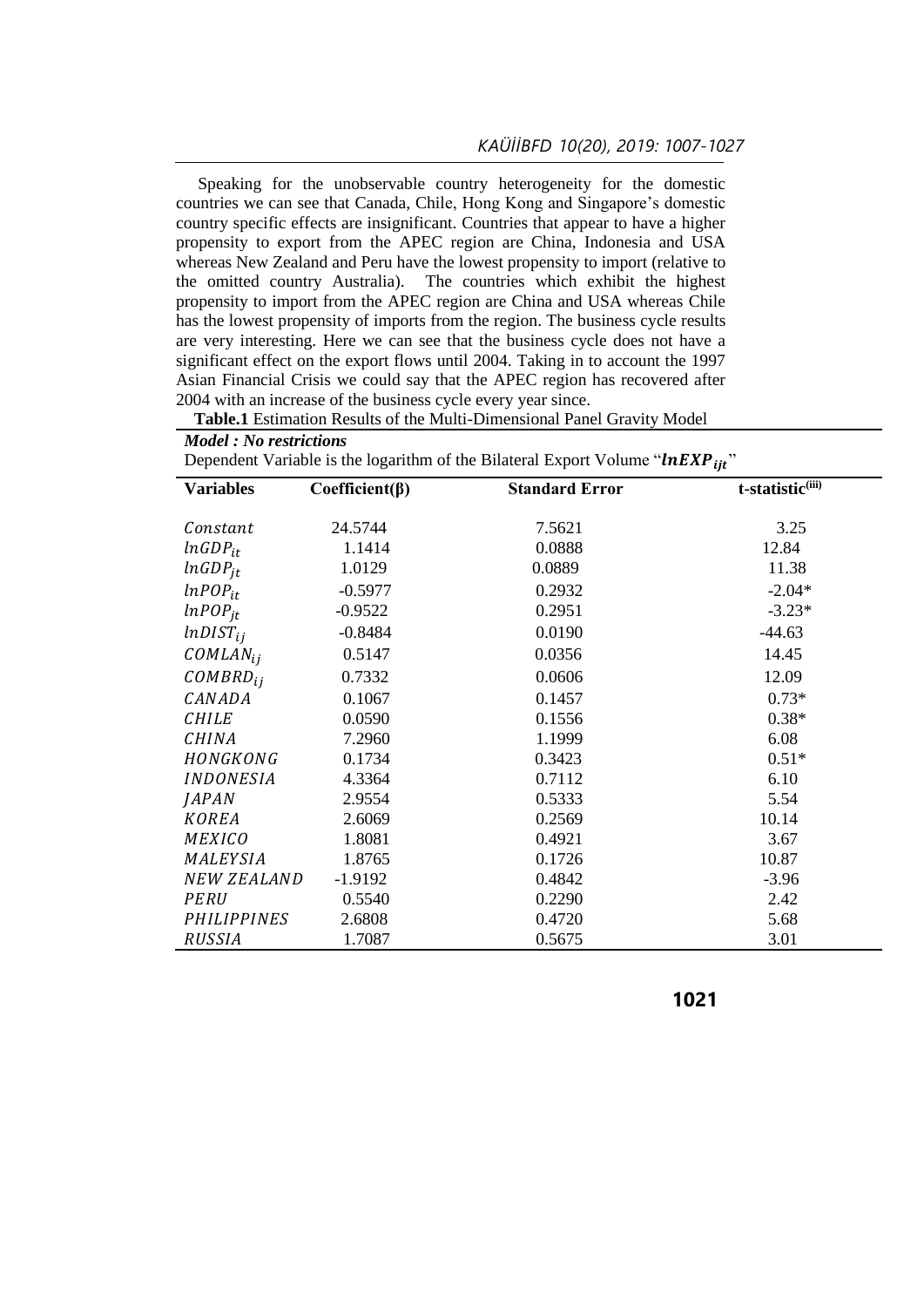*KAÜİİBFD 10(20), 2019: 1007-1027*

| <b>SINGAPORE</b>   | $-0.7168$ | 0.4532 | $-1.58*$ |
|--------------------|-----------|--------|----------|
| <b>USA</b>         | 4.0242    | 0.7817 | 5.15     |
| CANADA             | 0.6619    | 0.1465 | 4.52     |
| <b>CHILE</b>       | $-0.3786$ | 0.1564 | $-2.42$  |
| <b>CHINA</b>       | 8.3793    | 1.2060 | 6.95     |
| HONGKONG           | $-0.4517$ | 0.3449 | $-1.31*$ |
| <b>INDONESIA</b>   | 4.6816    | 0.7139 | 6.56     |
| <b>JAPAN</b>       | 3.6970    | 0.5369 | 6.89     |
| <b>KOREA</b>       | 2.6743    | 0.2579 | 10.37    |
| <b>MEXICO</b>      | 3.3458    | 0.4941 | 6.77     |
| MALEYSIA           | 1.4782    | 0.1725 | 8.57     |
| <b>NEW ZEALAND</b> | $-2.9271$ | 0.4876 | $-6.00$  |
| PERU               | 0.6066    | 0.2288 | 2.65     |
| <b>PHILIPPINES</b> | 3.6080    | 0.4725 | 7.63     |
| <b>RUSSIA</b>      | 2.3371    | 0.5700 | 4.10     |
| <b>SINGAPORE</b>   | $-1.5021$ | 0.4562 | $-3.29$  |
| <b>USA</b>         | 5.3267    | 0.7868 | 6.77     |
| 1997               | 0.0038    | 0.0728 | $0.05*$  |
| 1998               | $-0.1093$ | 0.0733 | $-1.49*$ |
| 1999               | $-0.1955$ | 0.0746 | $-2.62$  |
| 2000               | $-0.0465$ | 0.0769 | $-0.61*$ |
| 2001               | $-0.0766$ | 0.0789 | $-0.97*$ |
| 2002               | $-0.0703$ | 0.0816 | $-0.86*$ |
| 2003               | 0.0077    | 0.0844 | $0.09*$  |
| 2004               | 0.1200    | 0.0886 | $1.35*$  |
| 2005               | 0.2011    | 0.0931 | 2.16     |
| 2006               | 0.2685    | 0.0989 | 2.71     |
| 2007               | 0.3560    | 0.1047 | 3.40     |
| 2008               | 0.5079    | 0.1091 | 4.65     |
| 2009               | 0.3550    | 0.1109 | 3.20     |
| 2010               | 0.5312    | 0.1175 | 4.52     |
| 2011               | 0.6287    | 0.1230 | 5.11     |
| 2012               | 0.6185    | 0.1284 | 4.82     |
| 2013               | 0.6117    | 0.1334 | 4.58     |
| 2014               | 0.6060    | 0.1382 | 4.39     |
| 2015               | 0.4210    | 0.1426 | 2.95     |
| 2016               | 0.3632    | 0.1473 | 2.46     |
|                    |           |        |          |
| Observations       | 5015      |        |          |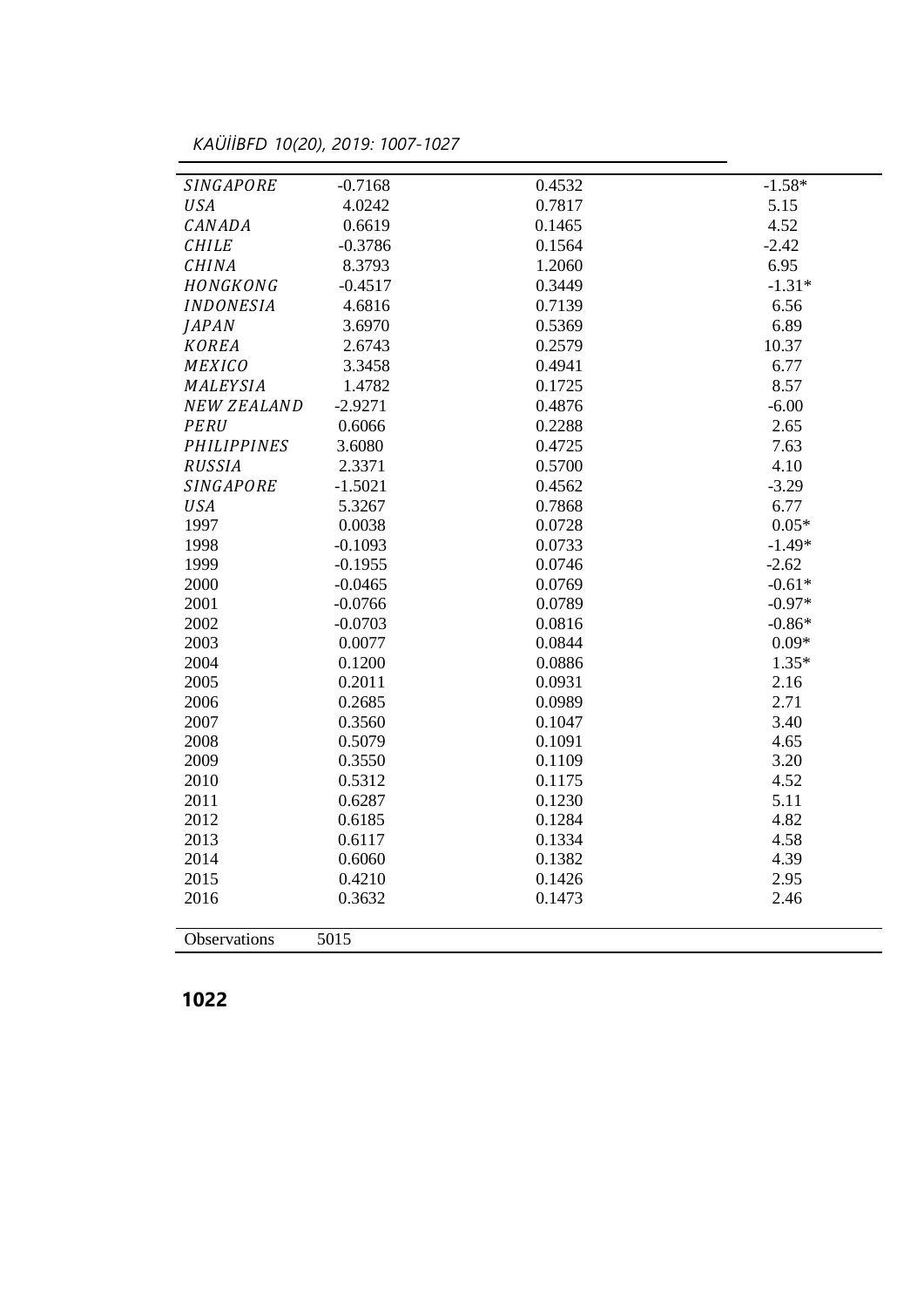| Adj. $\mathbb{R}^2$ | 0.8863 |  |  |
|---------------------|--------|--|--|
|---------------------|--------|--|--|

*Note: (i) \* indicates insignificance at 5%. (ii) since the model includes an intercept term Australia as domestic and target country and also 1996 have been omitted. (iii) t statistics are heteroscedasticity robust.* 

# **7. CONCLUSION**

The goal of this study was to examine the bilateral export flows within the APEC region between the period of 1996-2016 with annual data. This paper investigates a more enhanced panel data approach by using an augmented panel gravity model by allowing for both indiviual and time effects to be apparent in order to capture country specific and time effects with a multidimensional panel data model for APEC countries. By using a three dimensional panel gravity model with a least squares dummy variable approach we were able to identify countries with stronger propensities to import and export. We believe it is crucial to reveal and also discover the unobservable country and time specific characteristics when trading blocs such as APEC are setting up policiy decisions to trigger exports flows. Policy makers whom are interested in expanding their exports in the region could do well looking at China, Indonesia and the USA as potential markets. Where as New Zealand, Peru and Chile could be thought of superficially closed economies which would not be an ideal decision to consider for target country potential markets.

#### **8. REFERENCES**

- Aitken, N. D. (1973). The effect of the EEC and EFTA on European trade: a temporal cross-section analysis. *The American Economic Review*, *63(5),* 881-892.
- Anderson, J. (1979). A theoretical foundation for the gravity equation. *The American Economic Review, 69(1),* 106-116.
- Anderson, J E. & Wincoop, E. (2003). Gravity with gravitas: a solution to the border puzzle. *American Economic Review, 93 (1),* 170-192. doi: 10.1257/000282803321455214
- APEC (Asia Pacific Economic Cooperation). (2015). Asia pacific economic cooperation, achievements and benefits. 20 Ocak 2019 tarihinde [https://www.apec.org/About-Us/About-APEC/Achievements-and-](https://www.apec.org/About-Us/About-APEC/Achievements-and-Benefits)[Benefits](https://www.apec.org/About-Us/About-APEC/Achievements-and-Benefits) adresinden erişildi.
- Balazsi, L., Matyas, L., & Wansbeek, T. (2018). The estimation of multidimensional fixed effects panel data models. *Econometric Reviews*,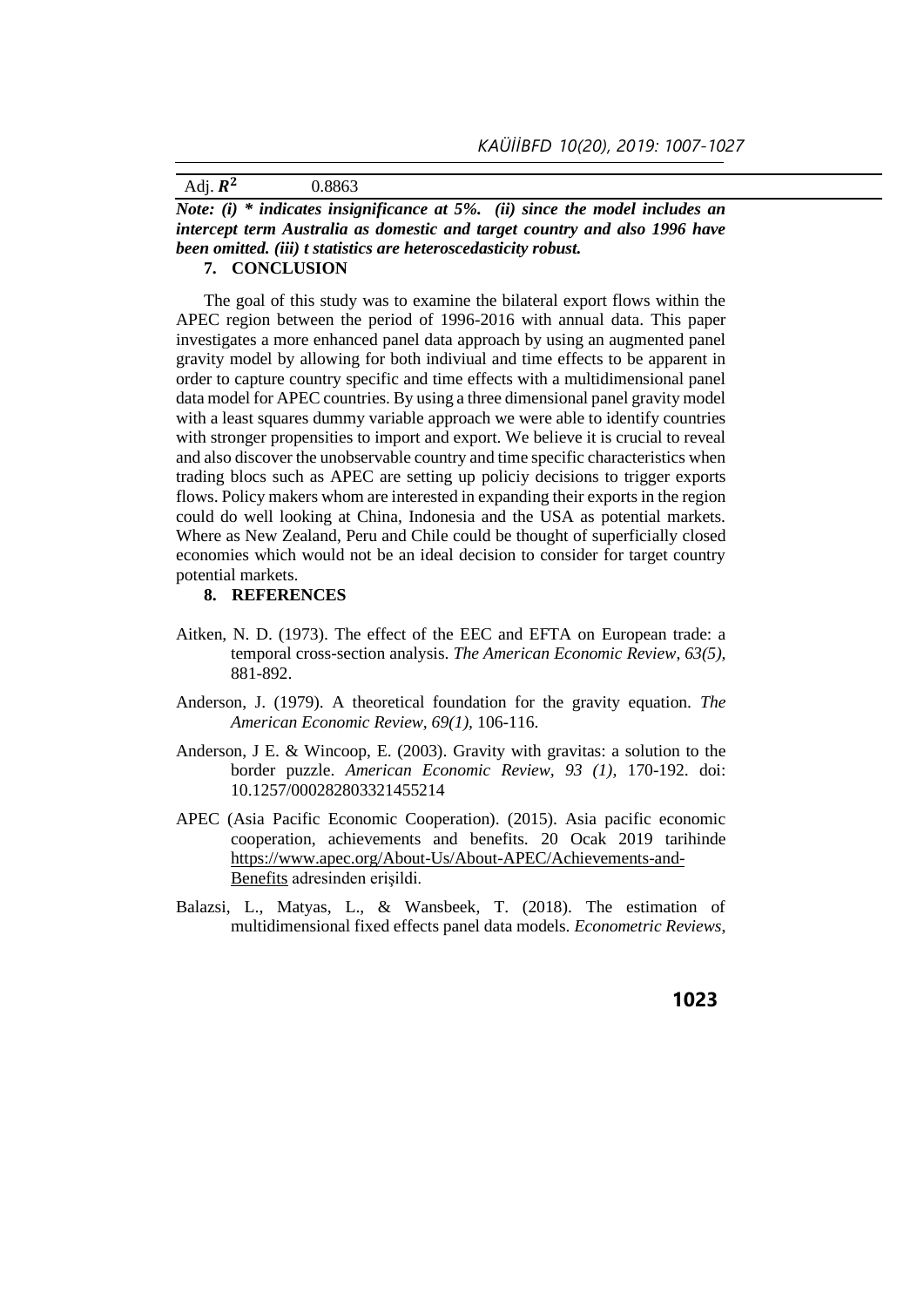*37(3),* 212-227.

- Baldwin, R., & Taglioni, D. (2006). Gravity for dummies and dummies for gravity equations. *National Bureau of Economic Research, Working Papers, 12516, National Bureau of Economic Research, Inc.* <https://www.nber.org/papers/w12516>
- Baltagi, H.B. (2008). *Econometric analysis of panel data.* England: John Wiley & Sons, Ltd.
- Bayoumi, T. & Eichengreen, B. (1995). Is regionalism simply a diversion? Evidance from evolution of the EC and EFTA countries. *National Bureau of Economic Research Working Paper, 5283, National Bereau of Economic Research, Inc.* <https://www.nber.org/papers/w5283>
- Bergstrand, J.H. (1989). The generalized gravity equation, monopolistic competition, and the factor-proportions theory in international trade. *The Review of Economics and Statistics, 71(1),* 143-153.
- Chaney, T. (2013). The gravity equation in international trade: an explanation. *NBER Working Papers, 19285, National Bureau of Economic Research, Inc*.<https://www.nber.org/papers/w19285>
- Cheng, I. H., & Wall, J.H. (2005). Controlling for heterogeneity in gravity models of trade and integration. *Economic Research Federal Reserve Bank of St. Louis*, 87(1), 49-63.
- Deardorff, A.V. (1995). Determinants of bilateral trade: does gravity work in neoclassical world?. *National Bureau of Economic Research, Working Paper, 5377, National Bureau of Economic Research, Inc*. <https://www.nber.org/papers/w5377>
- Egger, P. (2002). An econometric view on the estimation on gravity models and the calculation of trade potentials. *The World Economy*, 25(2), 297-312. doi: 10.1111/1467-9701.00432
- Egger, P., & Pfaffermayr, M. (2003). The proper econometric specification of the gravity equation: a three-way model with bilateral interaction effects. *Empirical Economics,* 28, 571-580.
- Frankel, J.A., & Romer, D. (1996). Trade and growth: an empirical investigation. National Bureau of Economic Research, *Working Paper*, 5476, *National Bureau of Economic Research, Inc*.<https://www.nber.org/papers/w5476>
- Feenstra, R.C., Markusen, J. R., & Rose, A. K. (2001). Using the gravity equation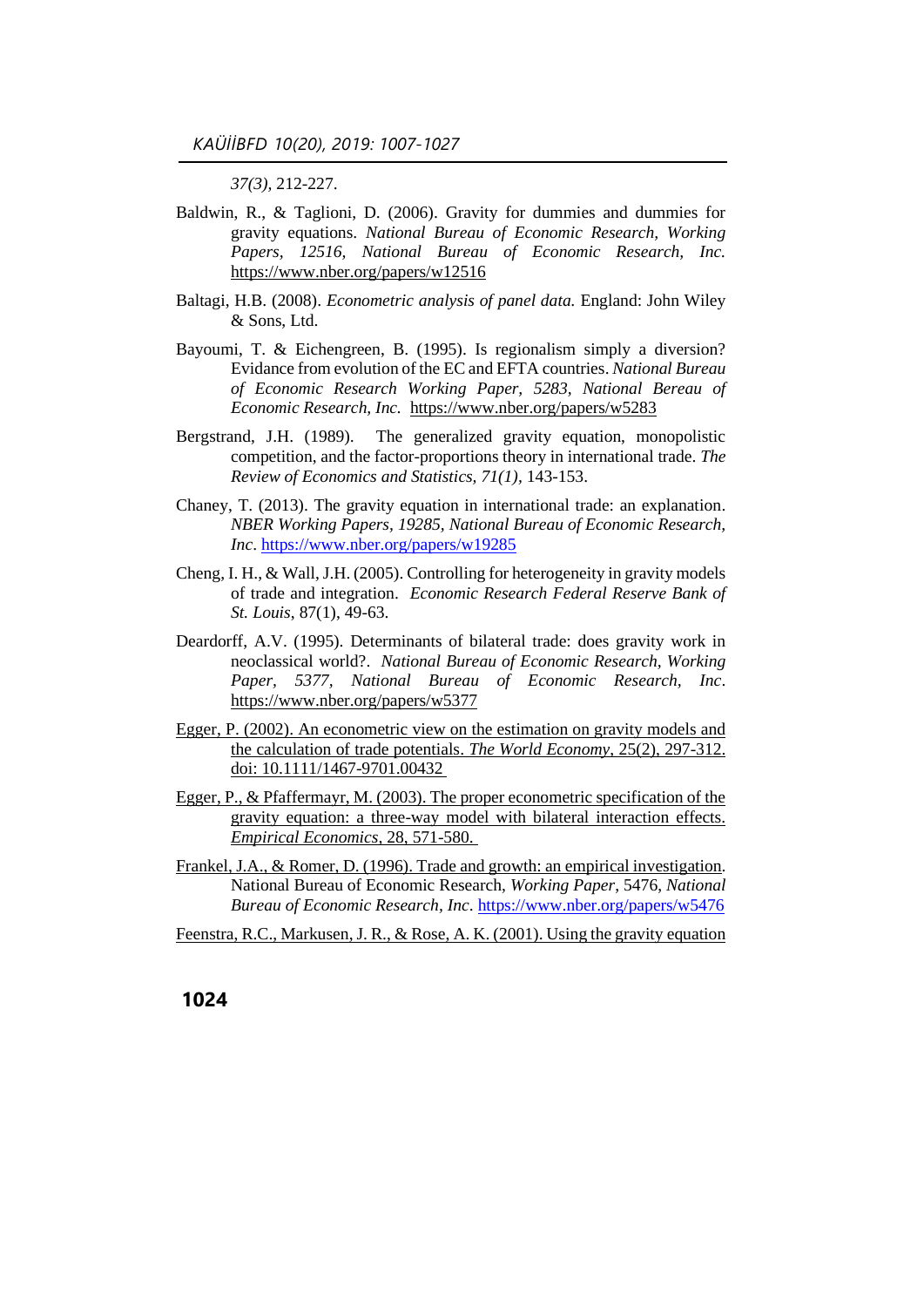to differentiate among alternative theories of trade. *Canadian Journal of Economics, 34 (2),* 430-447. doi: 10.111/0008-4085.00082.

- Golovko, A. (2009). Çekim modeli: Avrasya ülkelerinin dış ticareti, EconAnadolu 2009: Anadolu Uluslararası İktisat Kongresi, 17-19 Haziran 2019, Eskişehir.
- Head, K., & Mayer, T. (2002). Illusory border effects: distance mismeasurement inflates estimates of home bias in trade. *Centre d'etudes prospectives et d'informations internationales, Working Papers, 2002-01,*  [http://www.cepii.fr/PDF\\_PUB/wp/2011/wp2011-25.pdf](http://www.cepii.fr/PDF_PUB/wp/2011/wp2011-25.pdf)
- Heckscher, E. (1919). The effect of foreign trade on the distribution of income. *Ekonomisk Tidskrift*, *21*, 497-512.
- Hsiao, C. (2003). *Analysis of panel data.* New York: Chambridge University Press.
- Kadaroo, J., & Seetanah, B. (2008). The role of transport infrastructure in international tourism development: a gravity model approach. *Tourism Management, 29,* 831-840.
- Keum, K. (2010). Tourism flows and trade theory: a panel data analysis with the gravity model. *The Annals of Regional Science*, *44(3),* 541-557.
- Krugman, P. (1980). Scale economies, product differentiation and the pattern of trade. *The American Economic Review, 70(5),* 950-959.
- Kurihara, Y. (2003). APEC: international trade and output, *Pacific Economic Review, 8(3),* 207-217.
- Linnemann, H. (1966). *An econometric study of international trade flows*, Amsterdam: North-Holland Publishing Co.
- Lowe, J.M., & Sen, A. (1996). Gravity model applications in health planning. analysis of an urban hospital market. *Journal of Regional Science, 36(3),* 437-461.
- Mansfield E.D., & Bronson, R. (1994). Alliances, preferential trading arrangements and international trade. *American Political Science Review*, *91(1),* 94-107.
- Mansfield E.D., & Gowa J. (1993). Power politics and international trade. *The American Political Science Review, 87(2),* 408-420.
- Matyas, L. (1997). Proper econometrics specification of the gravity model. *The*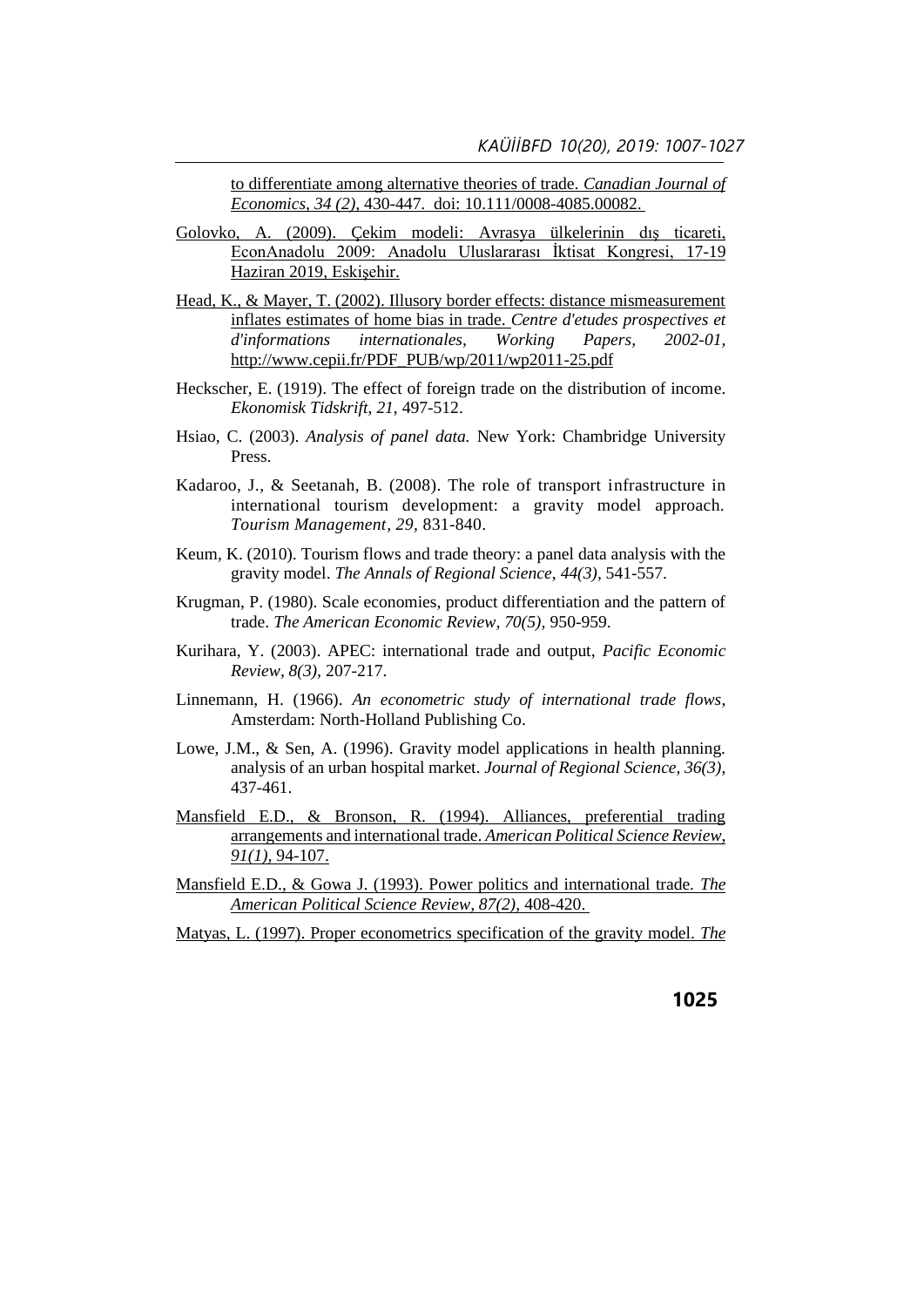*World Economy, 20(3),* 363-368.

- Mayer, T., & Zignago, S. (2011). Notes on CEPII's distance measures: the geodist database. Centre d'etudes prospectives et d'informations internationales, CEPII Working papers, 25, [http://www.cepii.fr/PDF\\_PUB/wp/2011/wp2011-25.pdf](http://www.cepii.fr/PDF_PUB/wp/2011/wp2011-25.pdf)
- Morley, C., Rossello, J., & Gallego, M.S. (2014). Gravity models for tourism demand: theory and use. *Annals of Tourism Research*, *48,* 1-40.
- Ohlin, B. (1933). *Interregional and international trade.* Cambridge: Harvard University Press.
- Poot, J., Alimi, O., Cameron, M.P., & Mare, D. (2016). The gravity model of migration: the successful comeback of an ageing superstar in regional science. *Journal of Regional Research, 36*, 63-86.
- Pöyhönen, P. (1963). A tentative model for the volume of trade between countries. *The Review of Economics and Statistics, 67(3),* 474-481.
- Ravenstein, E.G. (1885). The laws of migration. *Journal of Statistical Society of London*, *48(2),* 167-235.
- Richardo, D. (1817). *The principals of political economy and taxation*, Canada: Batoche Books.
- Sa, C., Florax, R.J.G.M., & Rietveld, P. (2004). Determinants of the regional demand for higher education in the netherlands: a gravity model approach. *Regional Studies, 38(4),* 375-392.
- Shuurman, N., Berube, M., & Crooks, V.A. (2017). Measuring potential spatial to primary health care physicians using a modified growth model. *The Canadian Geographer*, *54(1),* 29-45.
- *Tang, D. (2005). Effects of the regional trade agreements on trade: evidance from the NAFTA, ANZCER and ASEAN countries, 1989-2000. The Journal of International Trade & Economic Development, 14(2),* 241-265.
- Tatoğlu, Y.F. (2016). Üç boyutlu sabit ve tesadüfi etkili panel veri modellerinin tahmini için çesitli yaklaşımlar. *Eurasian Econometrics, Statistics and Emprical Economics Journal, 5*, 60-70.
- Tinbergen, J. (1962). Shaping the world economy: suggestions for an international economic policy. *The Economic Journal, 79(301),* 92-95.
- Thursby, J. G., & Thursby, M. (1987). Bilateral trade flows, the linder hypothesis